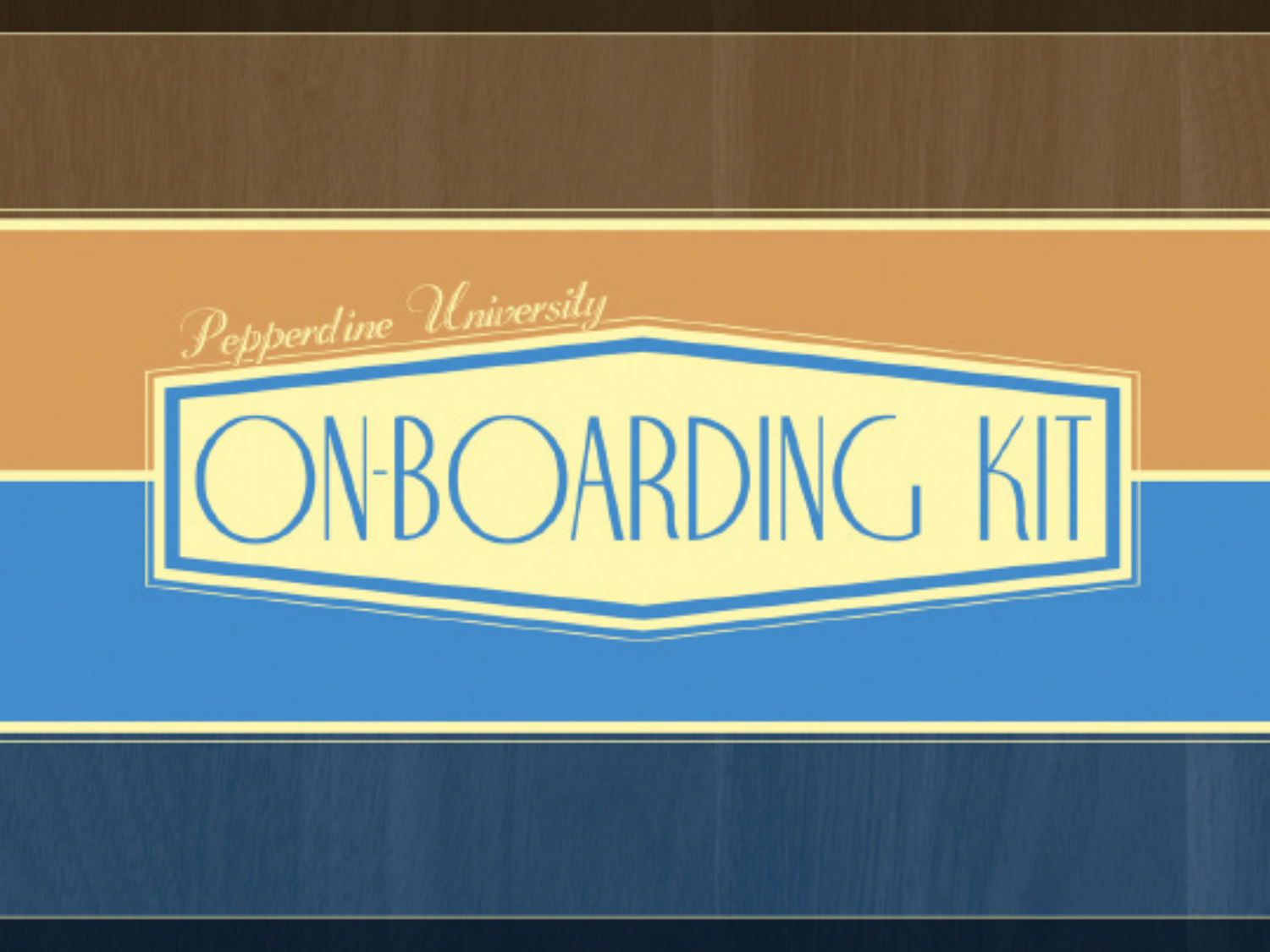| Supervisor's Hiring Responsibility3-4                          |  |
|----------------------------------------------------------------|--|
|                                                                |  |
| Laying the Foundation with Effective Position Descriptions 5-6 |  |
|                                                                |  |
|                                                                |  |
|                                                                |  |
|                                                                |  |

#### INTERVIEW GUIDE

| Conducting the Interview                  |
|-------------------------------------------|
|                                           |
| Outline for Opening the Interview 10      |
|                                           |
| Reference Material                        |
|                                           |
| ADA Job Interview Checklist  14           |
| Competency Proficiencies Definitions 15   |
|                                           |
| <b>General Sample Questions</b>           |
|                                           |
|                                           |
|                                           |
|                                           |
|                                           |
|                                           |
| Managing Change  22                       |
|                                           |
|                                           |
| Problem Analysis/Solving  23              |
|                                           |
|                                           |
|                                           |
| <b>Managerial Sample Questions</b>        |
|                                           |
|                                           |
|                                           |
| <b>Function-Specific Sample Questions</b> |
|                                           |
|                                           |
|                                           |
|                                           |
|                                           |
|                                           |
|                                           |
|                                           |

### VETTING FINALISTS & RESPONSIBLE HIRING PRACTICES

| Conduct a Basic Internet Search 36 |  |
|------------------------------------|--|
|                                    |  |

#### ON-BOARDING CHECKLISTS

| New Employee Orientation  41 |  |  |  |  |  |  |  |
|------------------------------|--|--|--|--|--|--|--|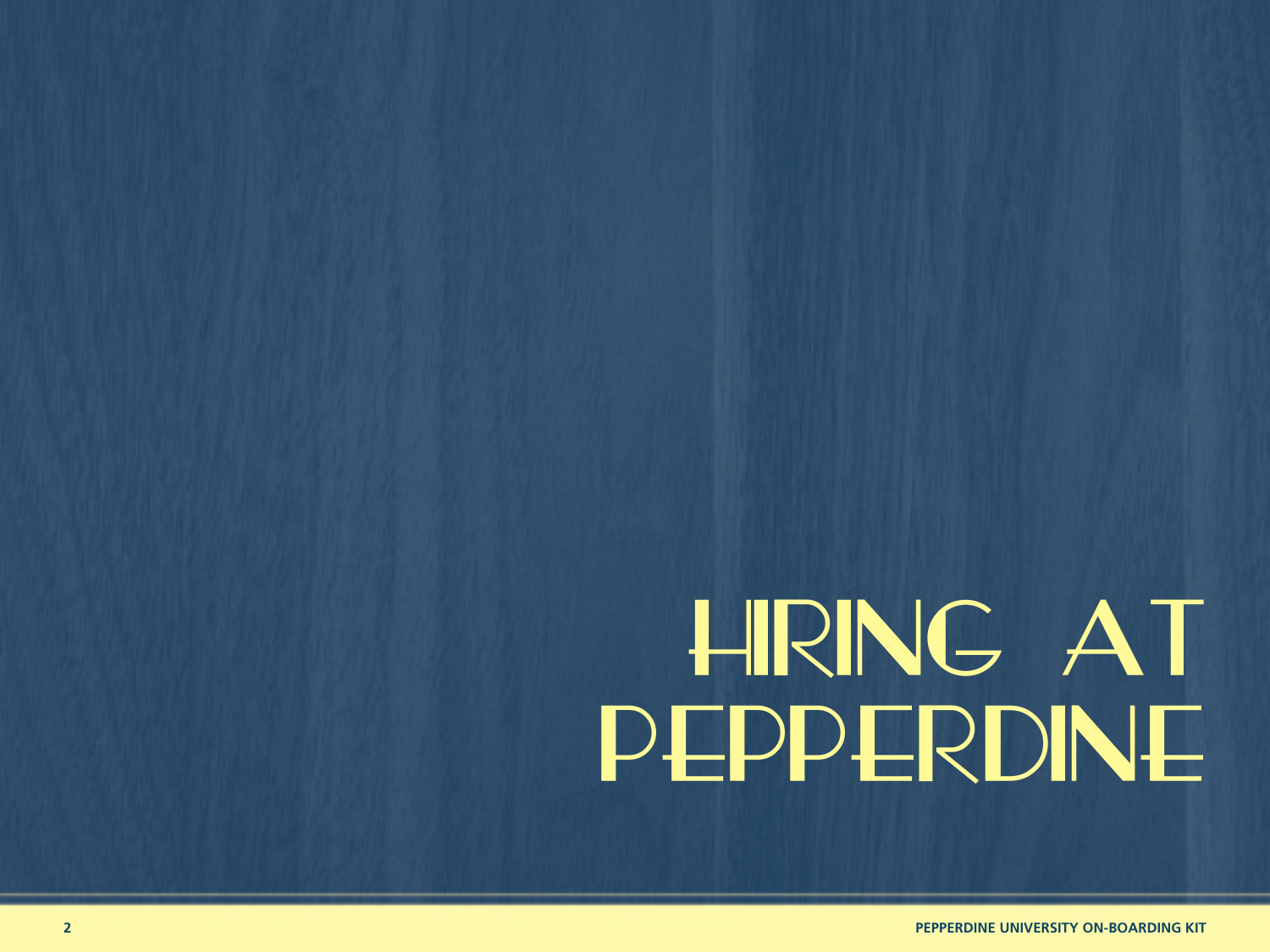# **Introduction**

Pepperdine University is a Christian university committed to the highest standards of academic excellence and Christian values, where students are strengthened for lives of purpose, services, and leadership. Pepperdine expresses this mission and its Christian principles through all aspects of academic life and administrative policy. The University welcomes individual employees who actively support the University's Christian mission, and while the members of the Pepperdine community represent many religious backgrounds, the University reserves its right to favor co-religionists in order to preserve its ability to live out and fulfill its mission

# Supervisor's Hiring Responsibility

At Pepperdine, individual supervisors collectively share the responsibility for selecting employees to join the community and contribute to the University's mission and strategic plan. The following should be considered in preparation for the hiring and selection process.

- the position and for the University.
	- » We want to provide Pepperdine employees with great career opportunities. This is best achieved by hiring individuals who have the skills, experience, and attributes to perform well in the role.
	- » In order to best serve the University, hiring managers must also consider the candidate's affinity for Pepperdine's mission. Those individuals who have a passion for purpose, service and leadership will be equipped to help achieve the University's mission and strategic plan.
- It is important to hire individuals who are a best fit for Because many alumni and friends of the University apply to Pepperdine positions, it is extremely important to create goodwill throughout the hiring process. The most important factor in preserving these valued relationships is to provide timely communication.
	- » Responding in a timely manner shows respect for the individual and saves the hiring manager time in responding to applicant requests for information.
	- » Please see the HR website for sample language.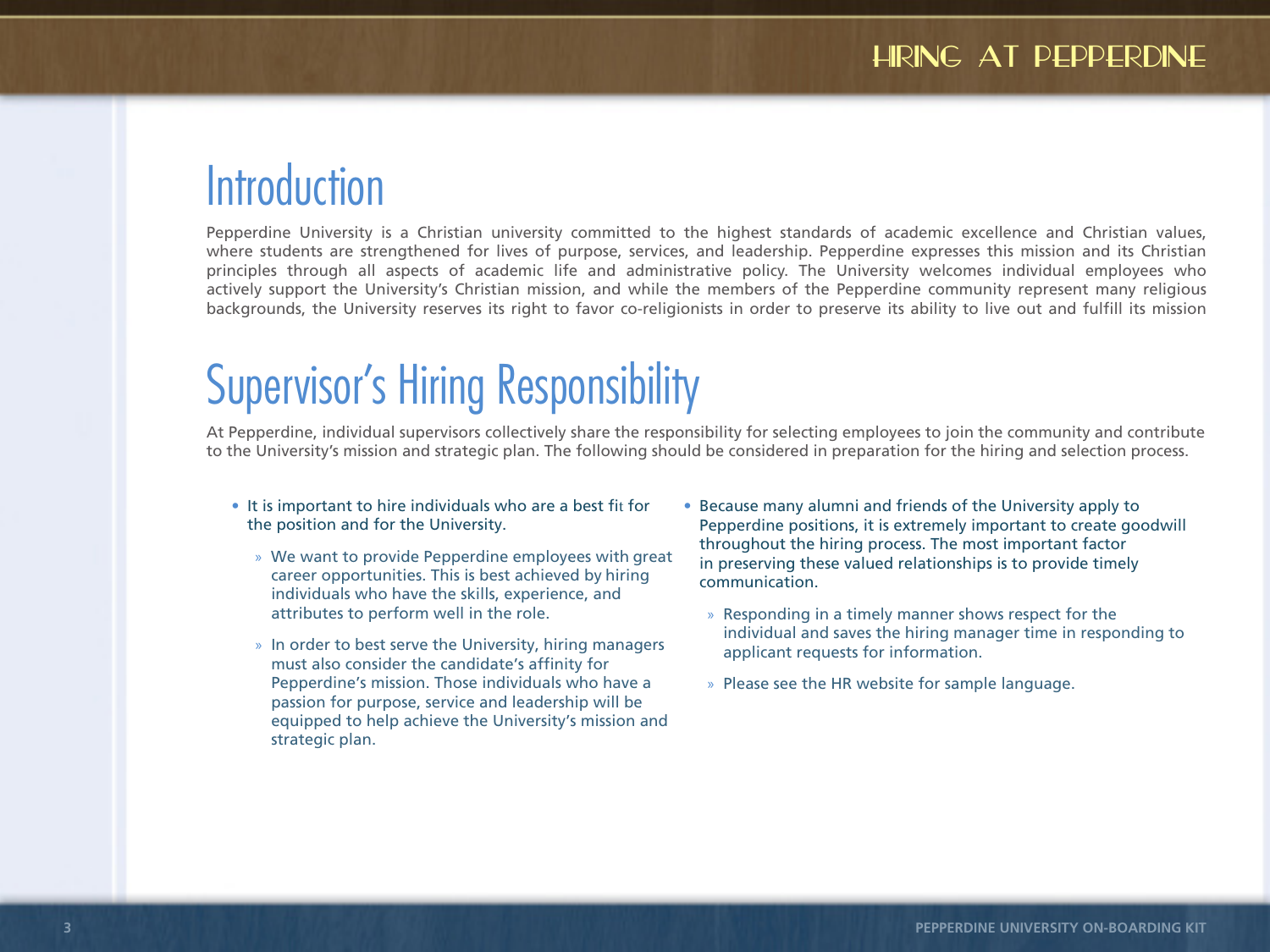- Pepperdine employees are effectively welcomed to the community.
	- » Make sure everything is set up and ready to go on the first day of employment.
	- » Introduce the new employee to his/her colleagues.
	- » Provide adequate training.
	- » Please see pages 38-41 for helpful on-boarding checklists.
- Throughout the hiring process, managers must take care to remain in compliance with federal and state employment laws.
	- » All employees must complete new hire paperwork on or before the first day of employment. This includes the Federal Form I-9 which establishes an individual's identity and eligibility to work in the United States.

# Hiring For Best Fit

• Please consider the following questions in determining candidates who are a best fit for Pepperdine University

- » Does the candidate have the right skill set, experience, and background for the position?
- » Is the candidate a mission fit for Pepperdine University? Do the individual's values align with the University's Christian heritage? Can the applicant speak to his/her desire to contribute to Pepperdine's mission of preparing students for lives of purpose, service and leadership?
- » Does the candidate have the interpersonal skills, characteristics, and traits needed for success in the role, office, department, and University?
- » Will the candidate fit into your team?
- » Effective teams are diverse teams, leveraging members' unique strengths and complementary approaches to work.
- At the same time, members of the team must be able to work together toward a common goal.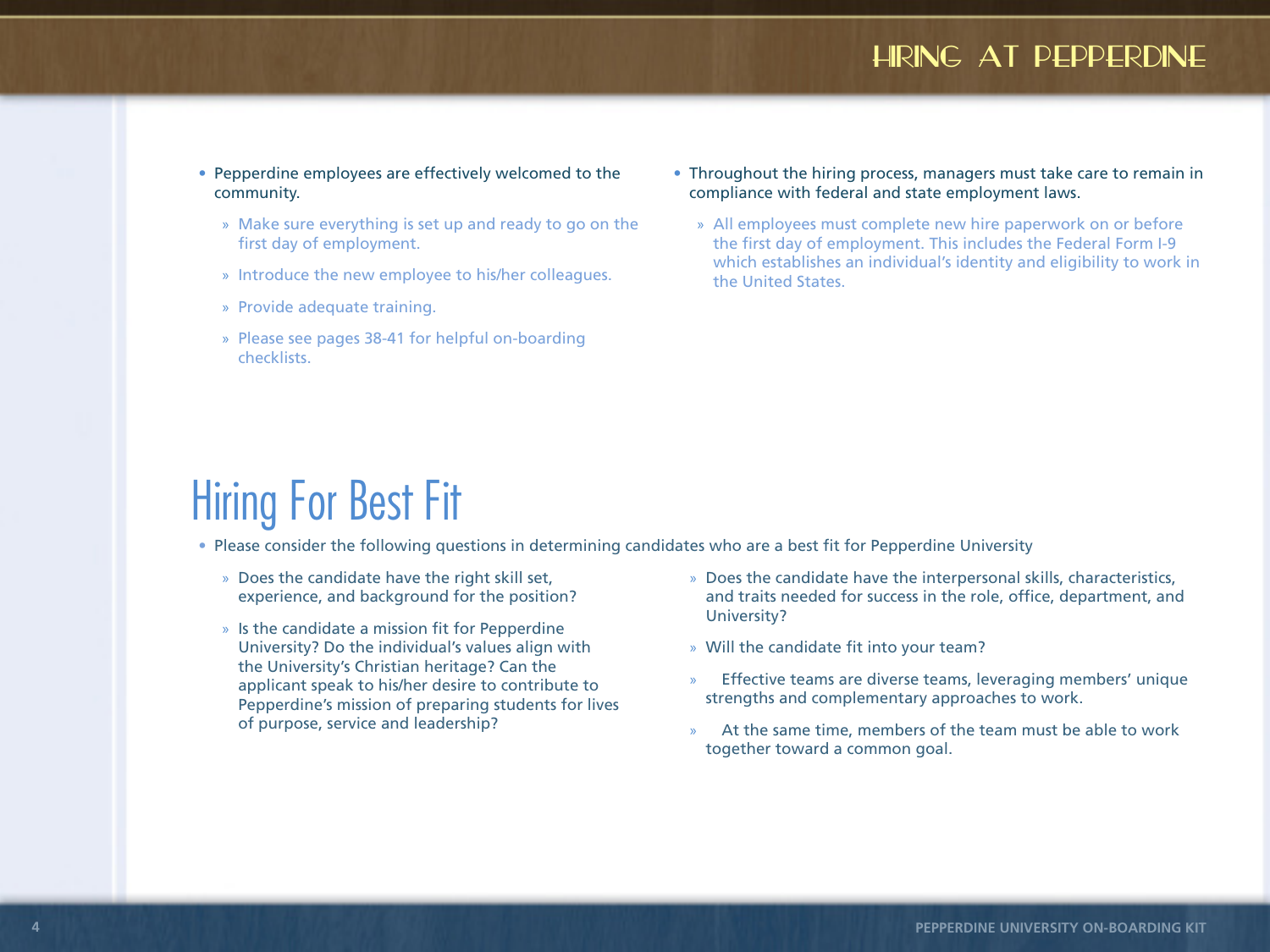# Laying the Foundation with Effective Position Descriptions

#### EFFECTIVE POSITION DESCRIPTIONS ARE CRUCIAL TO THE ON-BOARDING PROCESS FOR SEVERAL IMPORTANT REASONS:

- Candidates will apply to your posted position based on the duties and qualifications outlined specifically in the position description.
- Future performance may need to be measured based on the employee's ability to perform the duties outlined in the job description. Sometimes disciplinary measures are required if an employee is unable to perform the tasks outlined in the job description.
- It is important that care is taken to write a clear and concise position description, and that it be regularly updated on an ongoing basis to ensure consistency.
- Your interview questions should be prepared based on the duties and qualifications of the position. Additionally, questions designed to help you determine if the individual is a mission fit should be included at all phases of the selection process. At Pepperdine, it is equally important to hire individuals with the right qualifications as well as those whose values align with the University's mission.

#### WHAT ARE THE ELEMENTS OF AN EFFECTIVE POSITION DESCRIPTION?

- General Purpose Statement:
	- » This is a clear and succinct statement of the primary reason the position exists.
- Specific Job Duties:
	- » These need to be clear and concise.
	- » They should begin with an action verb.
	- » Always include, "other duties as assigned."
- Qualifications
	- » Be very specific
	- » Characterize each qualification as "required". "preferred", or "desired."Always include, "supportive of the Christian mission of Pepperdine University.
- Analysis of Time Spent Performing Exempt Duties
	- » A percentage of time spent performing each duty must be assigned in order to determine if the position can qualify as an exempt, salaried position.
- Physical Requirements
	- » List any physical requirements that are essential to the performance of the position, if applicable. For example "Must be able to lift and carry 20 lbs."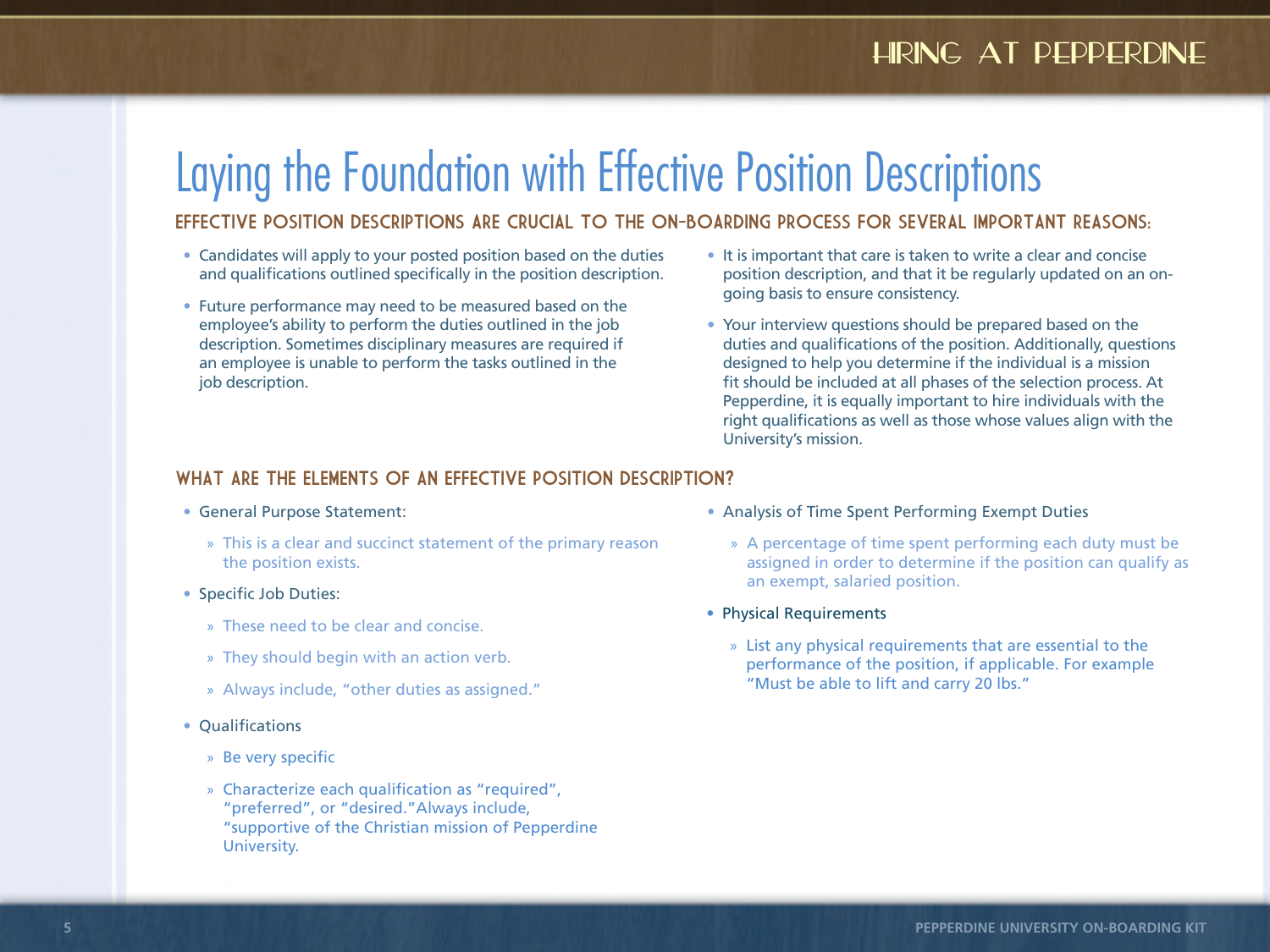#### WHAT ARE EXEMPT DUTIES?

- According to state and federal law, all employees are subject to wage and hour laws including overtime reporting unless they qualify for one of several very specific exemptions. These include:
	- » **The Executive/Managerial Exemption:** the position manages a recognized department or subdivision of the University and supervises two or more full-time employees.
	- » **The Administrative Exemption:** the position engages in non-manual work which requires the exercise of independent judgment with only minimal supervision. The position also requires the incumbent to make decisions of consequence to the University on a regular basis.
- Two tests must be met:
	- » **The Salary Test:** the salary for the position must be at least two times the state minimum wage based on a full 40 hours per week.
	- » **The Duties Test:** the incumbent must be engaged in exempt duties more than 50% of the time.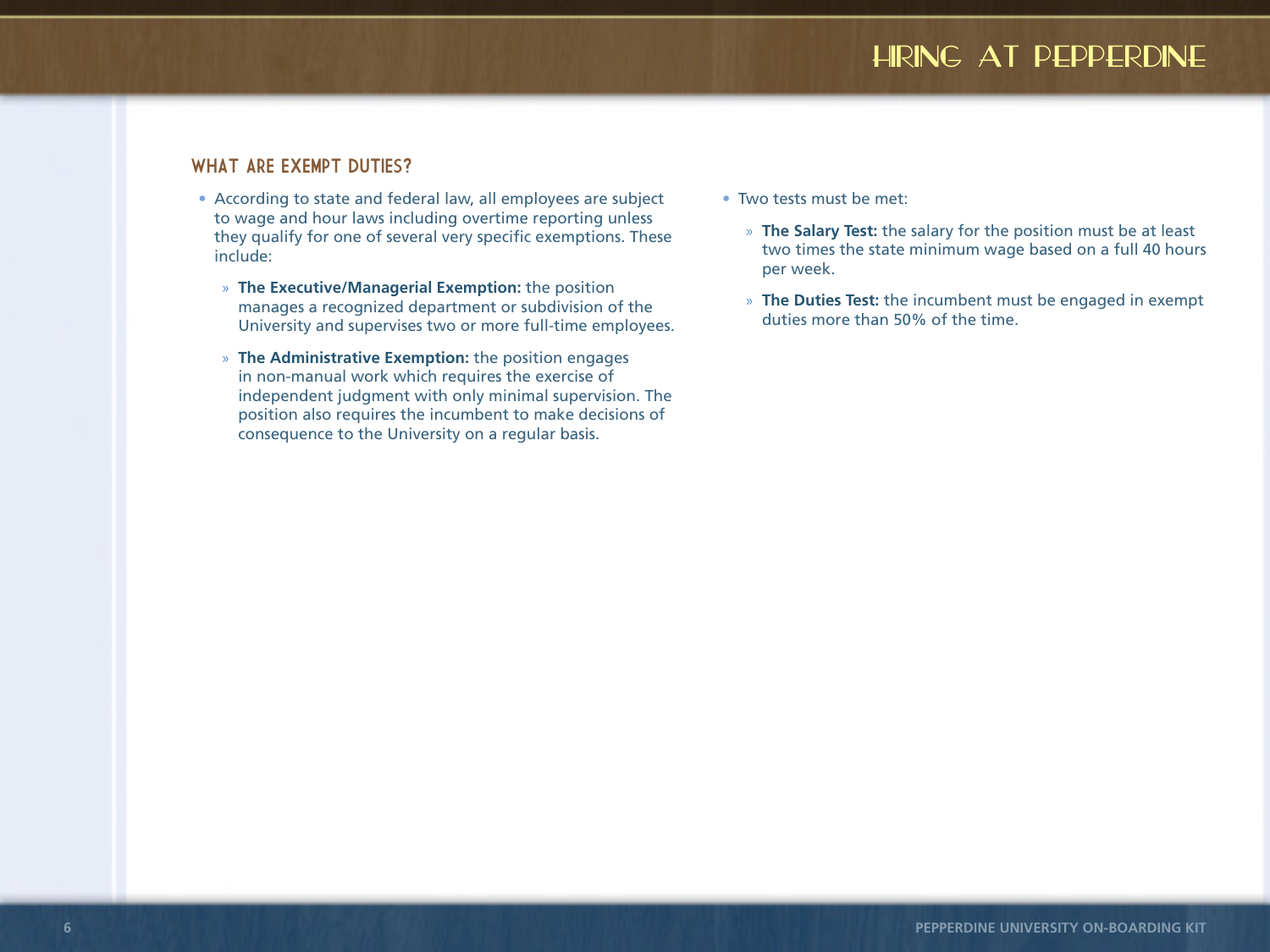# Posting the Job

- All regular full-time staff positions must be posted on the [Pepperdine Jobs Website](http://jobs.pepperdine.edu/cw/en/listing/) for a minimum of 5 business days.
- Submit a new or updated position description to Human Resources at the time of posting .
- Human resources will create a job posting from the details included in the position description .
- Utilize additional questions in your job posting to help narrow down the applicant pool .
	- » Use disqualifying questions for required qualifications .
	- » Use open-ended questions to gain more insight into an applicant's writing ability, experience, and mission fit for the University .

# Advertising the Position

#### ADVERTISING BROADENS AND STRENGTHENS THE DIVERSITY OF THE APPLICANT POOL

- Human Resources sponsors the following advertising for all Pepperdine staff positions:
	- » Higheredjobs.com

» Chronicle of Higher Education (selected editions)

» Career fairs

- » Information distributed to local churches
- Upon request, Human Resources will coordinate with department to target additional audiences.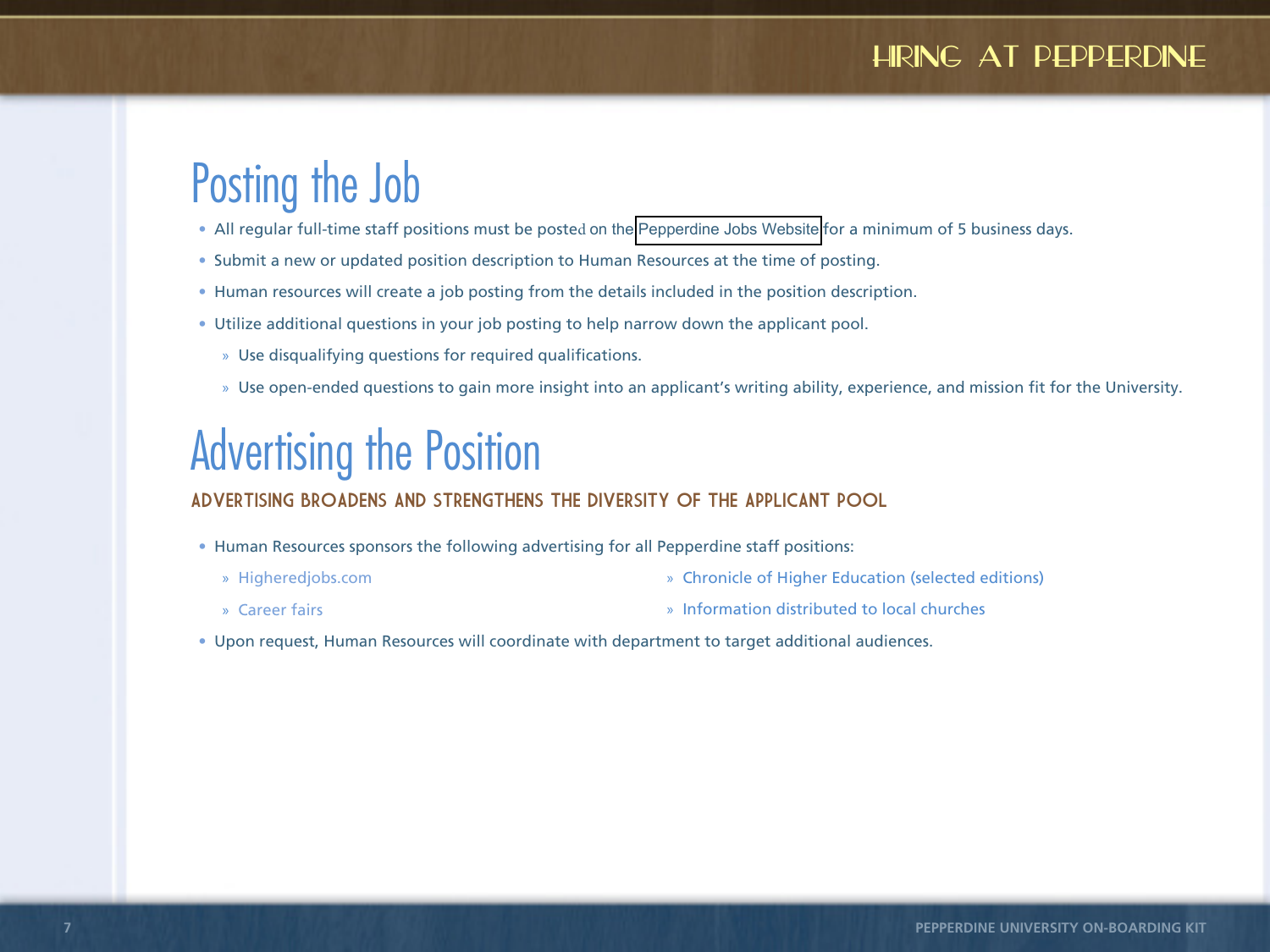# Reviewing Résumés

#### THE PURPOSE OF RESUME REVIEW IS TO NARROW THE POOL OF APPLICANTS

- Review all applications, cover letters, and résumés.
- Watch for the following red flags as you review résumés. Remember, the job application and materials are opportunities for the candidate to demonstrate professionalism, skills, and abilities.
	- » Spelling, grammar, punctuation problems
	- » Short- term work assignments/gaps in employment
	- » Lack of attention to detail
	- » Evidence that a career has plateaued or regressed
	- » Failure to follow directions
- After reviewing résumés, continue to narrow down your applicant pool by sending additional questions to those applicants still being considered.
	- » Present a realistic scenario related to the day-to-day duties of the position, and ask the applicants how they would respond to the situation.
	- » Include a question related to the applicants' desire to promote the mission of Pepperdine in the course of their day to day work.
	- » Utilize the Interview Guide on pgs 9-34

# Responding to Applicants

- Responding in a timely manner shows respect for the individual and saves the hiring manager time in responding to applicant requests for information.
- Please see the HR website for sample language.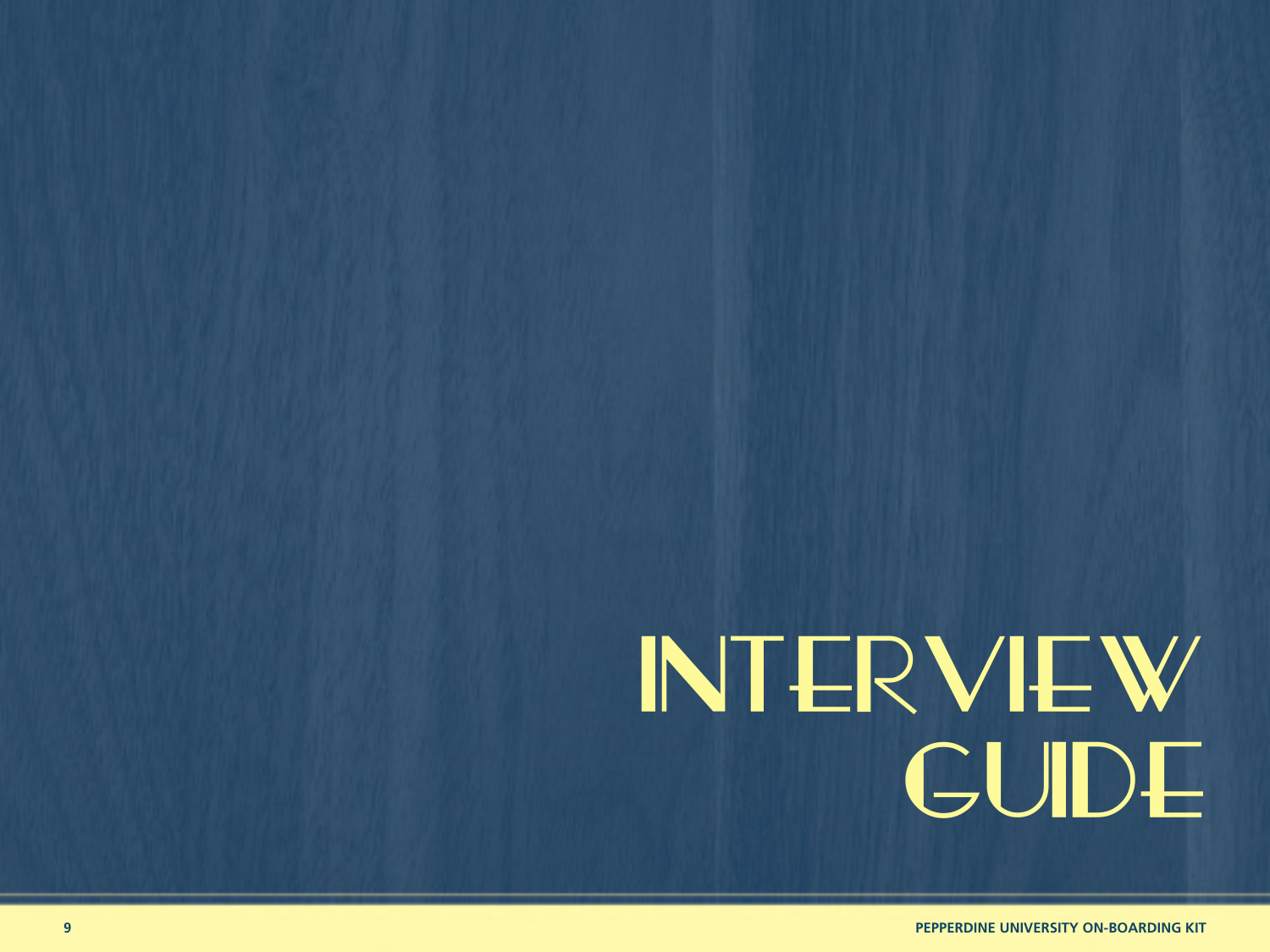# Conducting the Interview

#### INTERVIEW PREPARATION

- Review application materials, including résumé and any application forms.
	- » Note any jobs/experiences on which you are unclear or would like more information.
	- » Note any gaps in employment.
	- » **If the applicant is a former/current Pepperdine employee, please contact Human Resources to review the individual's employee file and contact the former/current supervisor.**

#### OUTLINE FOR OPENING THE INTERVIEW

- Greet the candidate, giving your name and position, and put the candidate at ease with welcoming remarks.
- Explain the interview's purpose:
	- » To acquaint the interviewer and candidate
	- » To learn more about the candidate's background and experience
	- » To provide information about the position and organization
- Prepare the interview questions.
	- » Form questions to gather information about the candidate's previous work experience.
	- » Compare the duties and qualifications of your position to the candidate's information and mark which areas you will explore during the interview.
	- » Modify the questions to find out possible matches/ mismatches between job facets and the candidate's preferences.
	- » Estimate the time needed to cover each section of the interview questions.
- Describe the interview plan.
	- » Briefly review jobs/experiences.
	- » Ask questions to get specific information about these jobs/experiences.
	- » Provide information about the position and organization.
	- » Answer candidate's questions about the position and organization.
	- » Point out that you both will obtain information needed to make good decisions.
	- » Indicate that you will be taking notes.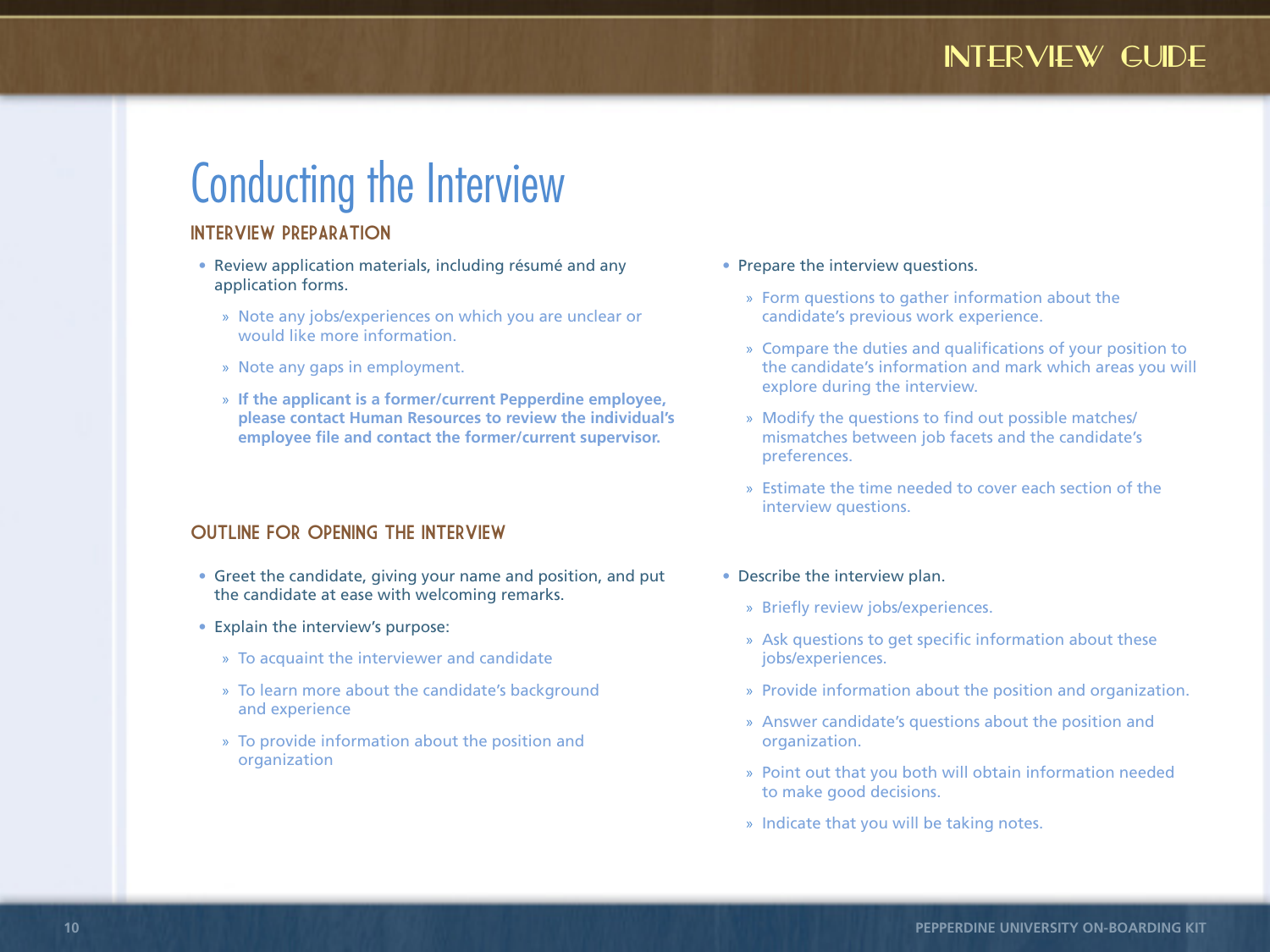#### INTERVIEW BEST PRACTICES

- Once the list of job-related interview questions is identified, use it consistently for all applicants for the same position. This is important to ensure there is no discrimination amongst candidates.
- Ask open-ended questions which focus on behavioral descriptions rather than simply "yes or no" questions (i.e. have them describe a work situation in which they handled stress well rather than just asking if they can "handle stress well").
- Actively listen; do not do all the talking.
- Stay away from questions that have more to do with personal lifestyles than job experience - phrase the question so that the answer will describe on-the-job qualities instead of personal qualities.
- If the question is not related to performance on the job, it should not be asked.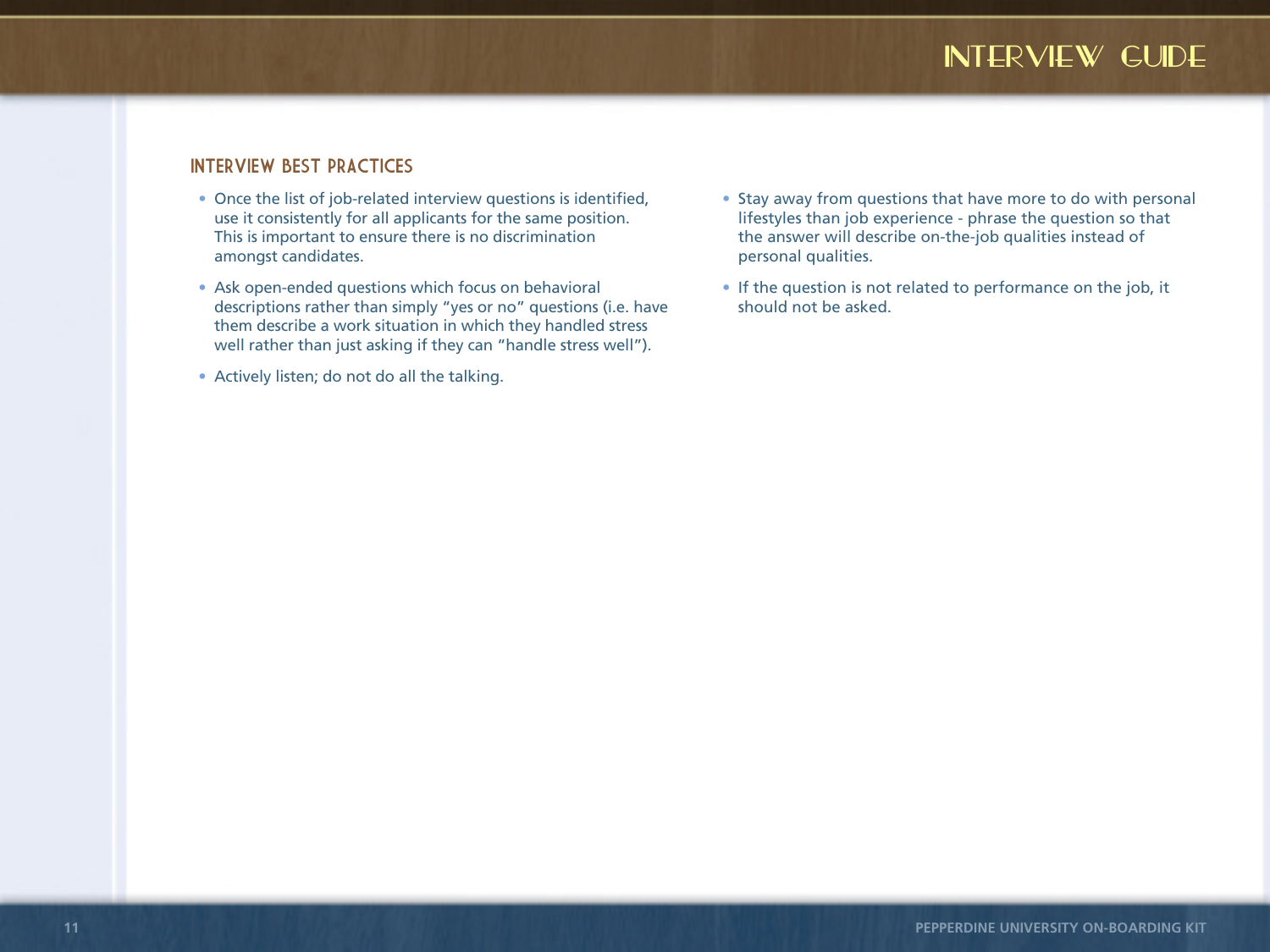# Reference Material

#### INTERVIEW QUESTION GUIDE

| <b>Topic</b>                  | Unacceptable                                                                                                               |                                                                              | Acceptable                                                                                                                                                                                                                                                                                                        |  |  |  |  |  |
|-------------------------------|----------------------------------------------------------------------------------------------------------------------------|------------------------------------------------------------------------------|-------------------------------------------------------------------------------------------------------------------------------------------------------------------------------------------------------------------------------------------------------------------------------------------------------------------|--|--|--|--|--|
| <b>Reliability/Attendance</b> | How many children do you have?                                                                                             | Do you have a car?                                                           | What hours and days can you work?                                                                                                                                                                                                                                                                                 |  |  |  |  |  |
|                               | Who is going to baby-sit?                                                                                                  | Do you have a driver's license?                                              | Are there specific times that you cannot work?                                                                                                                                                                                                                                                                    |  |  |  |  |  |
|                               | Do you have pre-school age<br>children at home?                                                                            |                                                                              | Do you have responsibilities other than work that will interfere with<br>specific job requirements such as traveling?                                                                                                                                                                                             |  |  |  |  |  |
|                               | duties require driving on University business, i.e. Public Safety Officer.}                                                | [Inquiring about a car or a driver's license is acceptable only when the job | [In addition to seeing the applicant's religious background on the hire<br>application, supervisors may ask questions regarding religion, such as: "I                                                                                                                                                             |  |  |  |  |  |
|                               | not ask specific and detailed questions, such as: "I heard the church is<br>split on gay marriage; what side are you on?"} | {Though acceptable to ask questions regarding religion, supervisors may      | see that you are a Christian; what church do you attend?"}                                                                                                                                                                                                                                                        |  |  |  |  |  |
| <b>Citizenship/National</b>   | What is your national origin?                                                                                              | What is your father's surname?                                               | Are you legally eligible for employment in the United States?                                                                                                                                                                                                                                                     |  |  |  |  |  |
| <b>Origin</b>                 | Where are your parents from?                                                                                               | What are the names of your                                                   | Have you ever worked under a different name?                                                                                                                                                                                                                                                                      |  |  |  |  |  |
|                               | What is your maiden name?                                                                                                  | relatives?                                                                   |                                                                                                                                                                                                                                                                                                                   |  |  |  |  |  |
| <b>Arrest and Conviction</b>  | Have you ever been arrested?                                                                                               |                                                                              | [While the applicant's conviction history is on the hire application,<br>supervisors should consult with Human Resources if they wish to further<br>inquire about the applicant's conviction details or background check<br>results.}                                                                             |  |  |  |  |  |
| <b>Disabilities</b>           | Do you have any job disabilities?                                                                                          |                                                                              | Can you perform the duties of the job you are applying for?                                                                                                                                                                                                                                                       |  |  |  |  |  |
|                               |                                                                                                                            |                                                                              | [It is permissible to inform applicants that the job may be contingent<br>upon passing a mental/physical examination, so long as such an exam<br>is necessary for that particular position and all applicants are subject to<br>an exam. Inquire at HR if your posting is eligible for a mental/physical<br>exam. |  |  |  |  |  |
| <b>Emergency</b>              |                                                                                                                            | What is the name and address of the relative to be notified in case of an    | What is the name and address of the person to be notified in case of an                                                                                                                                                                                                                                           |  |  |  |  |  |
|                               | emergency?                                                                                                                 |                                                                              | emergency?<br>[Request only after the individual has been employed.]                                                                                                                                                                                                                                              |  |  |  |  |  |
|                               |                                                                                                                            |                                                                              |                                                                                                                                                                                                                                                                                                                   |  |  |  |  |  |
| <b>Credit Record</b>          | Do you own your own home?                                                                                                  |                                                                              | No acceptable questions.                                                                                                                                                                                                                                                                                          |  |  |  |  |  |
|                               | Have your wages ever been garnished?<br>Have you ever declared bankruptcy?                                                 |                                                                              | [Credit references may be used if in compliance with the Fair Credit<br>Reporting Act of 1970 and the Consumer Credit Reporting Reform Act<br>Of 1996. Inquire at Human Resources.]                                                                                                                               |  |  |  |  |  |
| <b>Military Record</b>        | What type of discharge did you receive?                                                                                    |                                                                              | What type of education, training, work experience did you receive while<br>in the military?                                                                                                                                                                                                                       |  |  |  |  |  |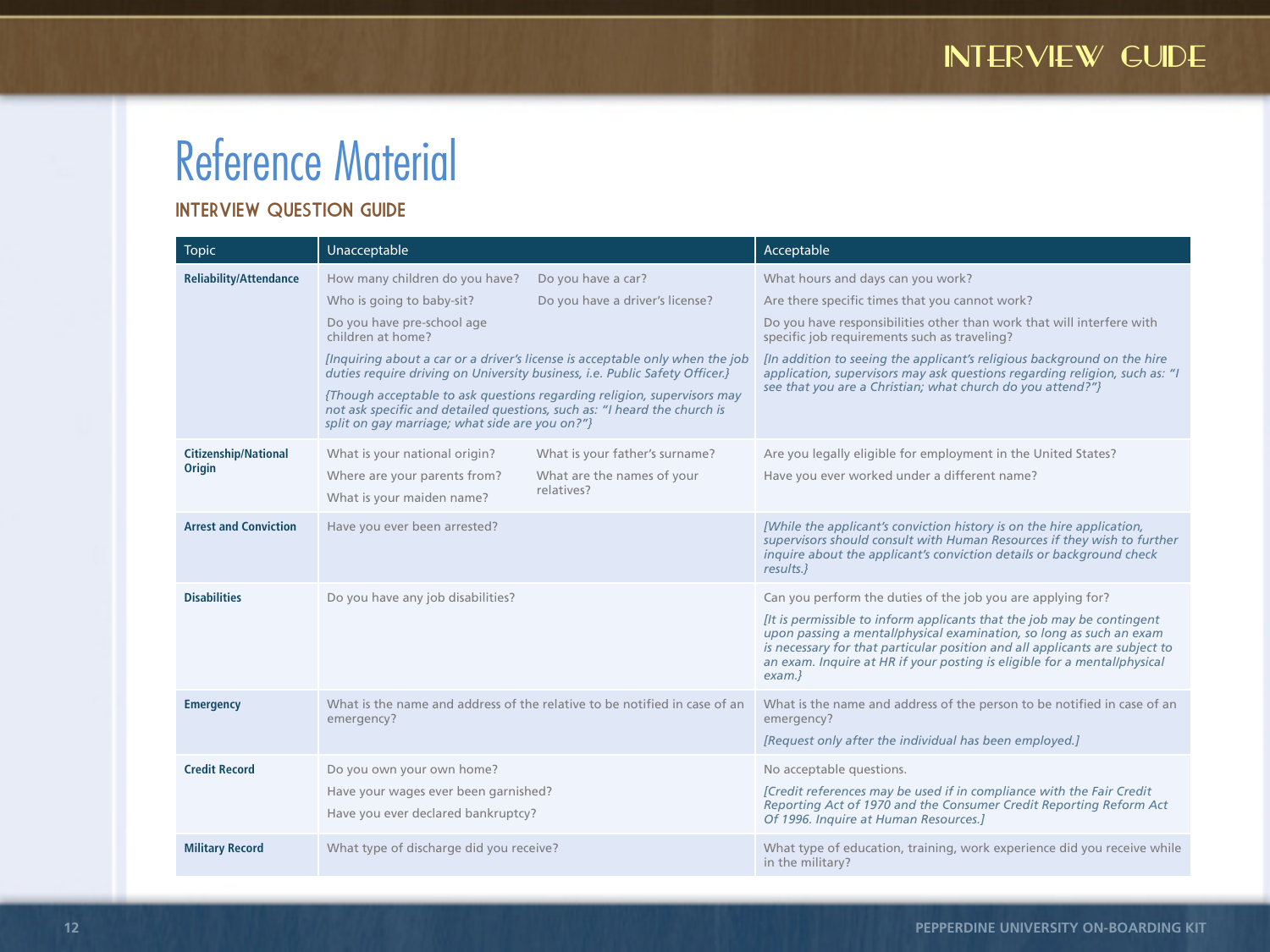#### INTERVIEW QUESTION GUIDE

| <b>Topic</b>                 | Unacceptable                                                                                                                                          | Acceptable                                                                                                                                                                                                                                                                                                                                                                   |  |  |  |  |  |  |
|------------------------------|-------------------------------------------------------------------------------------------------------------------------------------------------------|------------------------------------------------------------------------------------------------------------------------------------------------------------------------------------------------------------------------------------------------------------------------------------------------------------------------------------------------------------------------------|--|--|--|--|--|--|
| Language                     | What is your native language?<br>[Or any inquiry into use of how applicant acquired ability to read, write<br>or speak a foreign language.]           | Inquiry into languages applicant can speak and write fluently.<br>[Only if the job requires additional languages.]                                                                                                                                                                                                                                                           |  |  |  |  |  |  |
| <b>Organizations</b>         | List all clubs, societies and lodges to which you belong.                                                                                             | Inquiry into applicant's membership in organizations which the<br>applicant considers relevant to his or her ability to perform job.<br>[In that Pepperdine University is a faith-based organization, supervisors<br>may inquire about applicants' religious affiliations. Please see<br>appropriate questions regarding religion in the Reliability/Attendance<br>section.} |  |  |  |  |  |  |
| <b>Race or Color</b>         | What is your complexion, color of skin, coloring?                                                                                                     | No acceptable questions.                                                                                                                                                                                                                                                                                                                                                     |  |  |  |  |  |  |
| <b>Worker's Compensation</b> | Have you ever filed for worker's compensation?<br>Have you had any prior work injuries?                                                               | No acceptable questions.                                                                                                                                                                                                                                                                                                                                                     |  |  |  |  |  |  |
| <b>Gender</b>                | Do you wish to be addressed as Mr.?, Mrs.?, Miss?, or Ms.?<br>What is your marital status?<br>Do you have a spouse?                                   | No acceptable questions.<br>[Questions relating to gender can be discriminatory, particularly against<br>women, as they are not job related.]                                                                                                                                                                                                                                |  |  |  |  |  |  |
| <b>Addresses</b>             | What was your previous address?<br>How long have you lived at your<br>current address?<br>How long did you reside there?<br>Do you own your own home? | No acceptable questions.                                                                                                                                                                                                                                                                                                                                                     |  |  |  |  |  |  |
| <b>Education</b>             | When did you graduate from high school or college?                                                                                                    | Do you have a high school diploma or equivalent?<br>Do you have a university or college degree?                                                                                                                                                                                                                                                                              |  |  |  |  |  |  |
| <b>Personal</b>              | What color are your eyes, hair?<br>What is your weight, height?<br>What is your age?                                                                  | [Age is Irrelevant unless there is legitimate concern regarding child labor<br>violations under the Fair Labor Standards Act, in which case you may ask<br>for proof of age.]                                                                                                                                                                                                |  |  |  |  |  |  |
| <b>Unions</b>                | Are you affiliated with any unions?                                                                                                                   | No acceptable questions.<br>[Could be considered an unfair labor practice under the National Labor<br>Relations Act if applicant claims he or she was not hired due to union<br>affiliation.]                                                                                                                                                                                |  |  |  |  |  |  |
| <b>Salary</b>                | What did you earn in your last position?                                                                                                              | What are your salary expectations for this position?                                                                                                                                                                                                                                                                                                                         |  |  |  |  |  |  |
| <b>Criminal History</b>      | No questions may be asked in the recruiting process.                                                                                                  | Questions may be asked once a conditional offer is made.                                                                                                                                                                                                                                                                                                                     |  |  |  |  |  |  |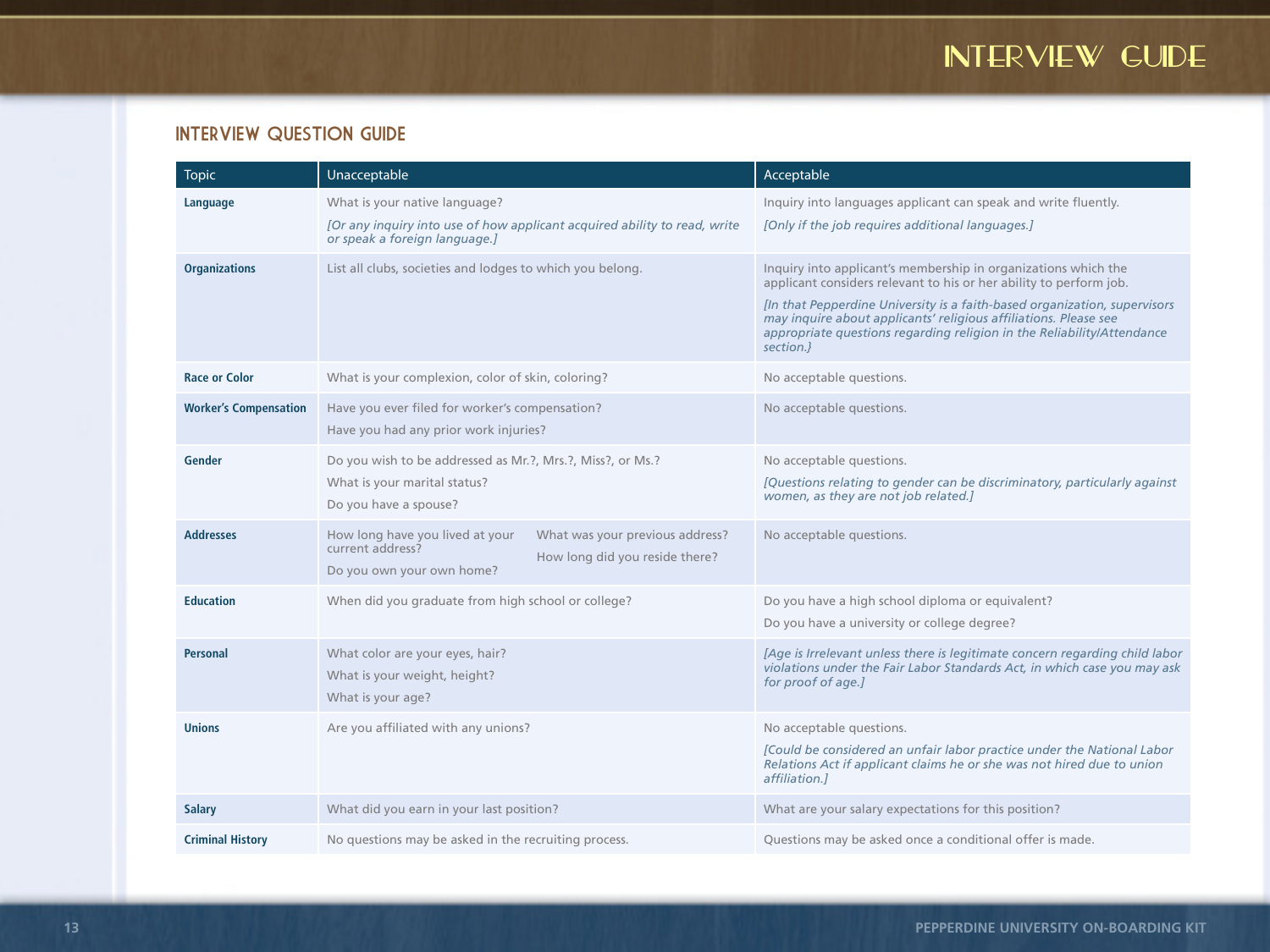# ADA Job Interview Checklist

#### PLEASE DO…

- Ask if the individual fully understands the job. Describe the job site (location, physical surrounding, etc.). Use the official job description, Standard Operating Procedures (SOPs) and/ or other current and accurate job-related documents as a common basis for the discussion. Stick to the facts.
- Ask the individual if he/she can perform all job functions. If not, is the individual unable to do an *essential* function or a *nonessential* one? If the individual believes there may be problems related to disability, rely on his/her personal experience and ask if there is another way to accomplish the task.
- **• State clearly your requirements for regular and reliable attendance.**

#### DO NOT

- Ask the individual if he/she has a disability that will prevent him/ her from performing the job.
- Discuss the existence, nature or severity of an individual's physical or mental impairment even when characteristics such as missing limbs are apparent.
- Ask about a individual's health (mental or physical) or that of a family member, if he/she will need to take leave for personal treatment or the health care of someone in the family.
- Discuss the progress of an illness even if the individual volunteers information about a medical condition, its remission or treatment.
- Ask if the individual has had a drug or alcohol problem.
- Cover the duties this position is responsible for completing. Focus on the end product, not simply the way it is done now or has been done in the past. Discuss the quality, quantity and timeliness of work that you will expect.
- Suggest a tour of the work site, if that would be helpful. Be aware of common areas that the individual may be interested in but may feel awkward asking about, such as the lunchroom and the restroom.
- Document the interview with enough details to be able to explain what happened and who said what to whom and then call the Center for Human Resources for advice and assistance, if necessary.
- Ask about the individual's workers' compensation history.
- Commit to a *reasonable accommodation* on the spot. (First, it must be discussed with Human Resources and coordinated with legal staff and others; it is approved by the organization rather than an individual supervisor.)
- Discuss irrelevant things, e.g. the individual's age, dependents and other personal matters. Instead, talk about the job only and the individual's qualifications for that specific job.
- If a subject is job-related, it may be discussed after a conditional job offer has been made. This note refers to all sorts of employment situations and issues; for example, leave request and approval.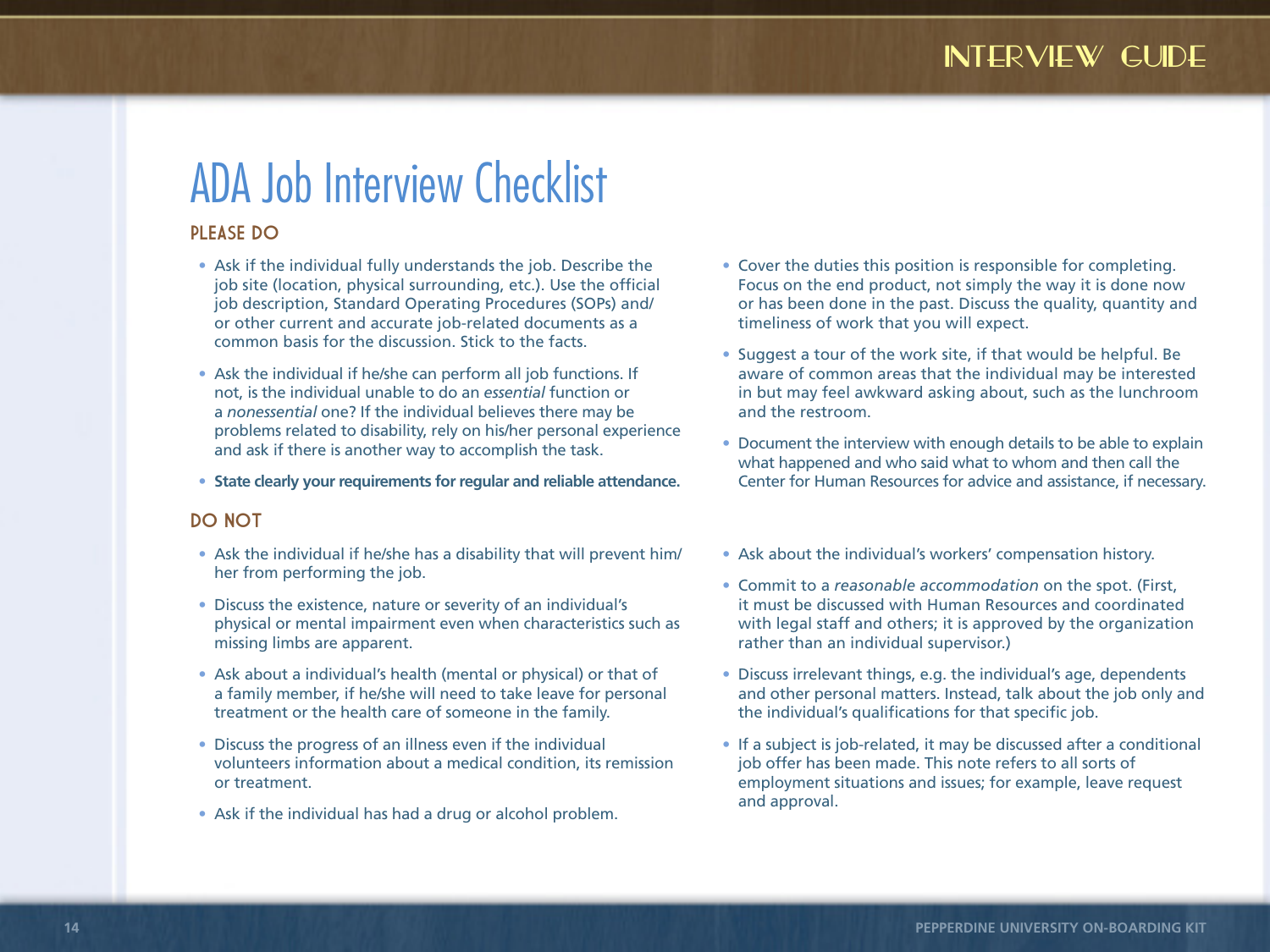# Competency Proficiencies Definitions

An applicant's answers should be evaluated so as to identify his/her proficiency level in any given area. The proficiency level should complement the position expectations. For example, while an administrative assistant role may not require advanced fundraising skills, a director in a fundraising capacity should have appropriate experience; likewise, while a director may not need to be an expert in Microsoft Office, extensive experience may be necessary for a coordinator position.

#### BEING DEVELOPED

Demonstrates minimal use of this competency; limited knowledge of subject matter area; needs frequent assistance and close supervision for direction; currently developing competency.

#### **BASIC**

Demonstrates limited use of this competency; basic familiarity of subject matter area; needs additional training to apply without assistance or with frequent supervision.

#### **INTERMEDIATE**

Demonstrates working or functional proficiency level sufficient to apply this competency effectively without assistance and with minimal supervision; working/functional knowledge of subject matter area.

#### ADVANCED

Demonstrates in-depth proficiency level sufficient to assist, consult to, or lead others in the application of this competency; in-depth knowledge in subject matter area.

#### EXPERT

Demonstrates broad, in-depth proficiency sufficient to be recognized as an authority or master performer in the applications of this competency; recognized authority/expert in subject matter area.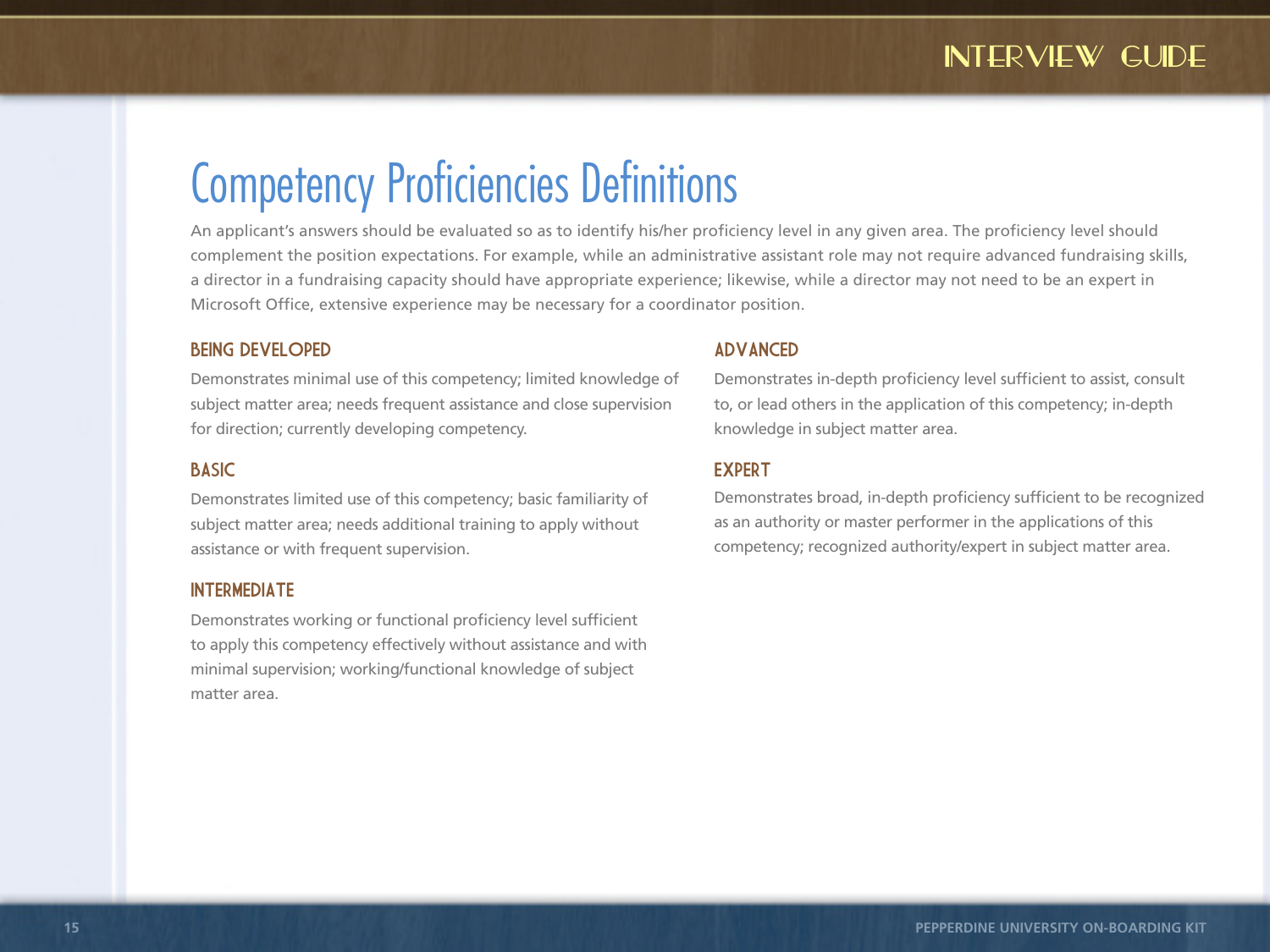# Telephone Pre-Screen

Bringing individuals to campus for an in person interview requires significant time and resources. Often supervisors and other colleagues are involved in the process. It is helpful to narrow down the applicant pool further by utilizing telephone pre-screening interviews. Please utilize questions from the Interview Guide on pages 17-34. A telephone pre-screen may prove to be useful if it is not feasible to hold formal interviews for all job applicants or if more information is desired prior to meeting with any given applicant. The simple questions below provide opportunity to witness the applicant's verbal communication skills, thought process, and potential fit within the department and University.

- Describe yourself, your current position, and why you are interested in this particular position
- Why did you apply for this position?
- What do you think you could bring to Pepperdine that someone else could not?
- Where do you see yourself in five years?

Consider a video interview using Skype for those candidates located outside of Southern California. The Human Resources conference room may be scheduled for this purpose.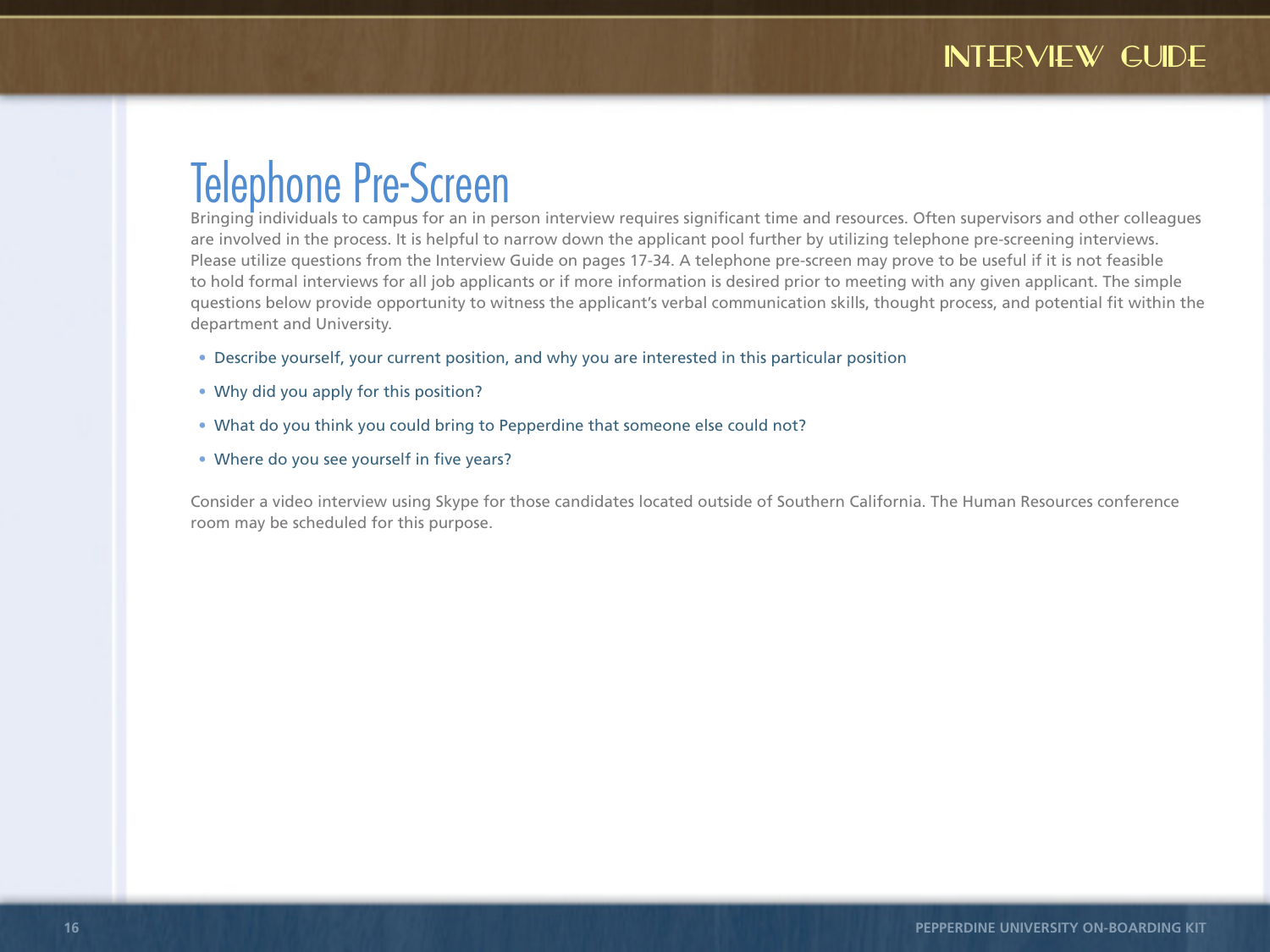# General Sample Questions

#### **BEHAVIORAL**

It is widely accepted to hire someone for his/her behavior and attitude, and then teach the technical skills required of the position; clearly there are some exceptions when certain skills are crucial to job success. These behavioral questions provide insight into the applicant's personality, character, behavior and attitude within the work environment.

- If someone asks you for assistance with a matter that is outside the parameters of your job description, what do you do?
- Describe a time when you performed a task outside your perceived responsibilities. What was the task? Why did you perceive it to be outside your responsibilities? What was the outcome?
- You are a committee member and disagree with a point or decision. How will you respond?
- How do you handle situations in which deadlines and priorities change frequently and rapidly?
- Describe a time when you were part of a great team. How did you contribute to the team's effectiveness?
- Give an example of a time when you had to deal with a difficult co-worker. How did you handle the situation?
- Describe a time during your previous employment when you suggested a better way to perform a process?
- Describe a personal or career goal that you have accomplished and why that was important to you.
- What strengths did you rely upon in your last position to make you successful in your work?
- Describe a situation you wish that you had handled differently based on the outcome. What was the situation? What would you change (or will you change) when faced with a similar situation?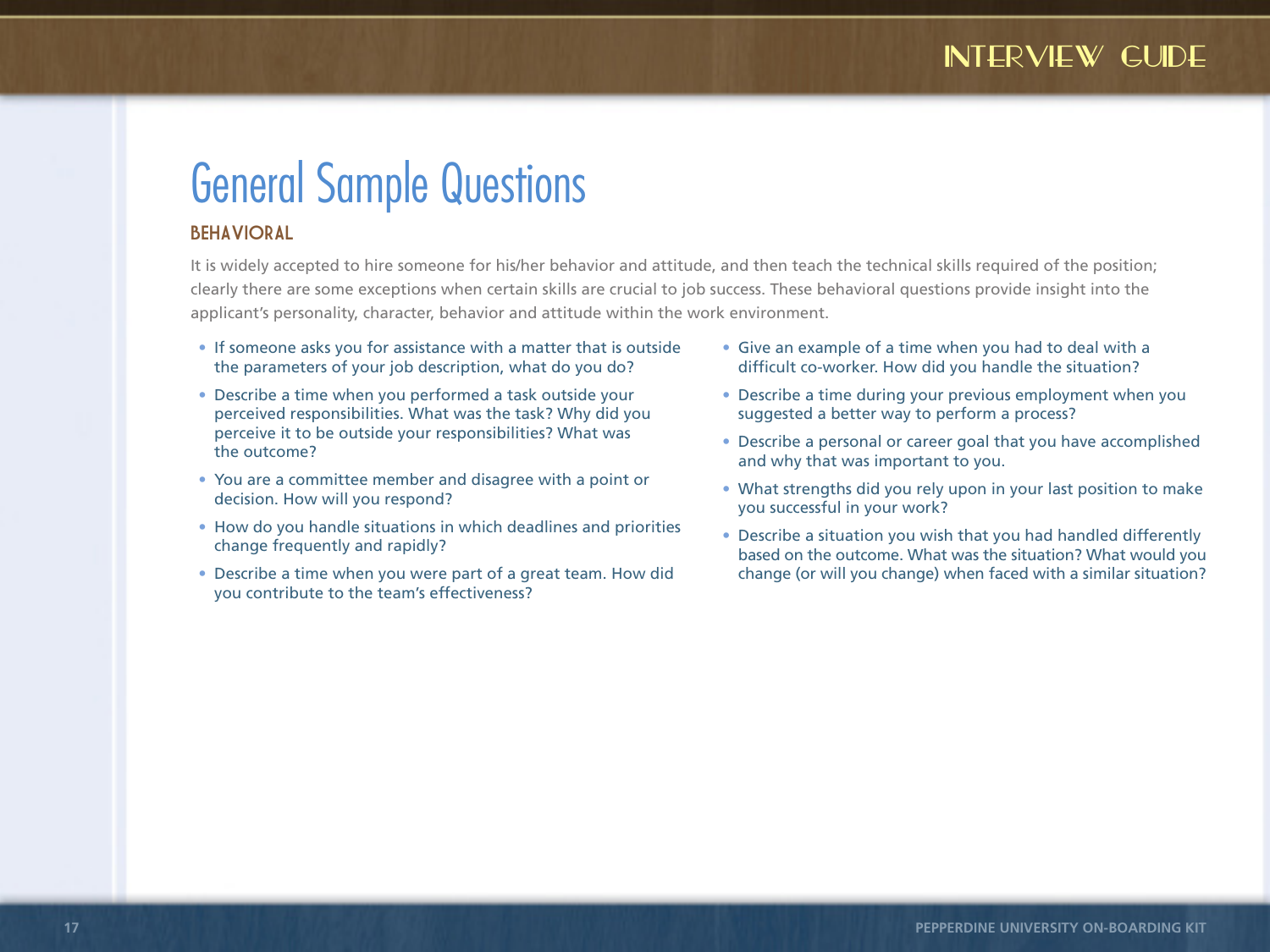#### COMMUNICATION SKILLS

Miscommunication can account for many workplace breakdowns and challenges. It is crucial that hirees have exceptional communication skills not only to maintain a healthy and productive work environment, but also to reflect the professionalism and excellence of Pepperdine. The questions below have been formed so as to observe how well the applicant conveys ideas, connects with an audience, and perceives the importance of written communication.

- Why have you applied for this position?
- Give an example of how you carefully consider your audience prior to communicating with them. What factors influence your communication?
- When do you think it is best to communicate in writing? When do you think it is best to communicate face-to-face?
- Have you ever given a presentation to a group? How did you prepare for it? What would you do differently?
- Describe a time when you were able to overcome a communication barrier.
- Please share a recent accomplishment of which you are proud.
- Describe your work background, and explain how you think it relates to the current opening.
- What would you have liked to do more of in your last position? What held you back?
- What skill set do you think you would bring to this position?
- What are your short-term and long-term goals?
- What are your qualifications in your area of expertise, i.e., what skills do you have that make you the best candidate for this position? Include any special training you have had (on-thejob, college, continuing education, seminars, reading, etc.) and related work experience.
- What areas would you like to further develop? How do you plan to go about achieving that?
- What are your career path interests?
- What do you know about our University?
- Why should we hire you?
- If the position required it, would you be willing to travel or relocate?
- If you were offered this position, when would you be available to start?
- Now that you have learned about our University and the position for which you are applying, what hesitation or reluctance would you have in accepting this job if offered to you?
- Tell us anything else you would like us to know about you that will aid us in making our decision.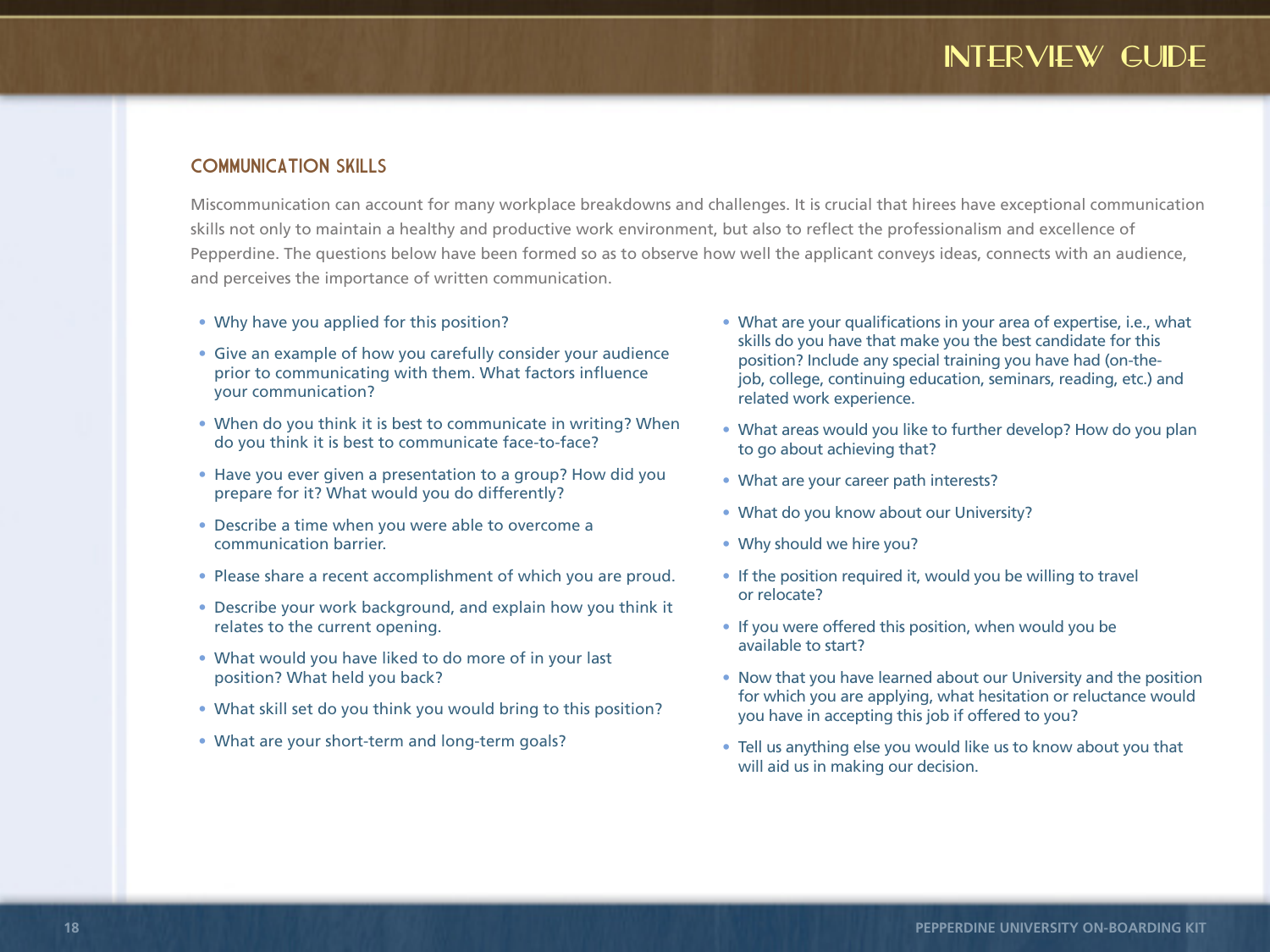#### CREATIVE THINKING

While creative thinking may be instrumental in an artistic position, this quality may also prove useful for changing job processes, problem solving, evaluating departmental functions and creating new programs or initiatives. The questions below provide opportunity for the applicant to demonstrate his/her ability to quickly discuss vague questions in a meaningful way and potentially tie the answers to the position for which he/she is applying.

- What was the most creative thing you did in your last job?
- What is your interpretation of "success"?
- Describe an ideal work environment or "the perfect job."
- In what ways do you express your personality in the workplace?
- What is the best book you have read in the last year? Please take a minute and discuss what you liked about it.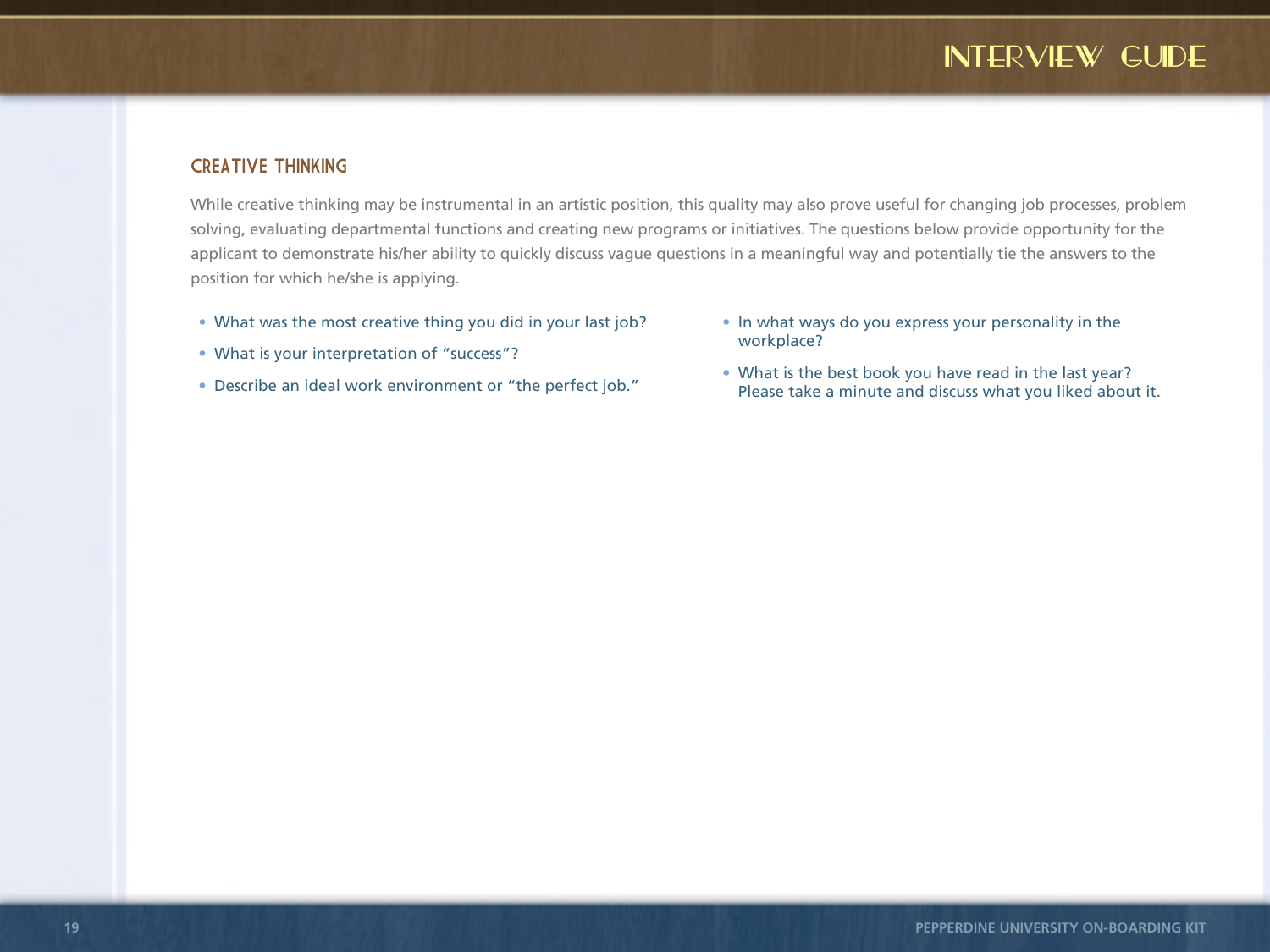#### **DIVERSITY**

Diversity is not only part of the Christian mission and heritage of Pepperdine University, but is also instrumental in the success of this institution. Pepperdine welcomes people of all backgrounds to help achieve the mission of the University. All hirees must understand the importance of and promote diversity within the professional and academic environment at Pepperdine. The interviewer is encouraged to provide the interviewee with Pepperdine's diversity statement:

"Pepperdine University is an Equal Opportunity Employer and does not unlawfully discriminate on the basis of any status or condition protected by applicable federal or state law. Pepperdine University is committed to providing a work environment free from all forms of harassment. It is the purpose of the University to pursue the very highest academic and employment standards within a context which celebrates and extends the spiritual and ethical ideals of the Christian faith. Pepperdine is religiously affiliated with the churches of Christ. While students, faculty, staff and members of the Board of Regents represent many religious backgrounds, Pepperdine reserves the right to seek, hire and promote persons who support the goals and mission of the institution, including the right to prefer coreligionists."

- How has your experience and background prepared you to be effective in this environment with this stance on diversity?
- What do you see as the most challenging aspect of a diverse working environment? What steps have you taken to meet this challenge?
- What kinds of experiences have you had working with others with different backgrounds than your own?
- What does it mean to have a commitment to diversity and how would you develop and apply your commitment at this University?
- What efforts have you made, or been involved with, to foster diversity competence and understanding?
- What have you done to further your knowledge about diversity? Have you included diversity in your professional development? How have you demonstrated what you have learned?
- What strategies have you used to address diversity challenges? What were the positives and negatives?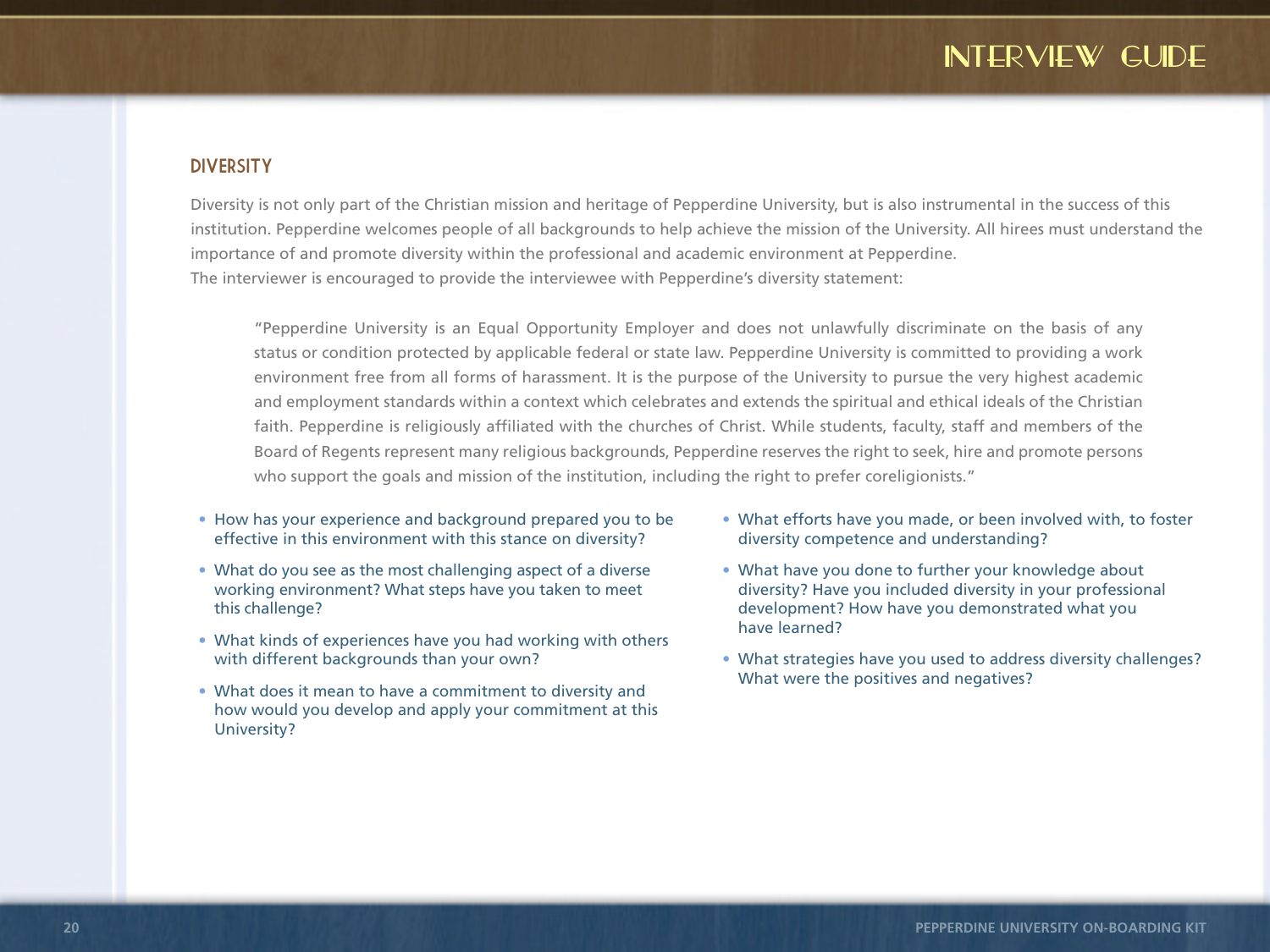#### INTERPERSONAL

Pepperdine prides itself on its closely-knit community, the ability of its members to graciously overcome workplace challenges, and the desire for collaboration in the workplace. Interpersonal skills are paramount in the University's unique culture; the ability to work harmoniously and productively with co-workers and constituents is a requisite for continued growth at Pepperdine.

- What are your strengths?
- Describe how you like to be managed, and the best relationship you have had with a previous supervisor.
- What would your previous/current co-workers say about you or your work style/habits?
- Describe what you see as both your strengths and weaknesses related to this position.
- Explain the phrase "work ethic" and describe yours.
- What methods do you use to make decisions? When do you find it most difficult to make a decision?
- Describe a difficult time you have had dealing with an employee, customer, or co-worker. Why was it difficult? How did you handle it? What was the outcome?
- What do you think are the best and worst parts of working in a team environment? How do you handle these dynamics?
- How would your past employers describe your response to hectic or stressful situations?
- Which do you prefer: A business that is run in an efficient business-like manner OR a business that is run in a personal and friendly way?

#### LEARNING

Continued learning is both good business practice and important for professional and personal growth. Workplace trends and changing regulations affect University processes and job functions; each area is expected to know current trends affecting its industry. By expanding knowledge and improving job functions, University employees will continue Pepperdine's mission of purpose, service and leadership.

- Describe a time when you took a new job or took on new responsibilities that required a very different set of skills.
- What sorts of things have you done to become better qualified for your career?
- To which professional organizations do you belong?
- Have you ever trained or presented at a professional conference?
- Under what conditions do you learn best?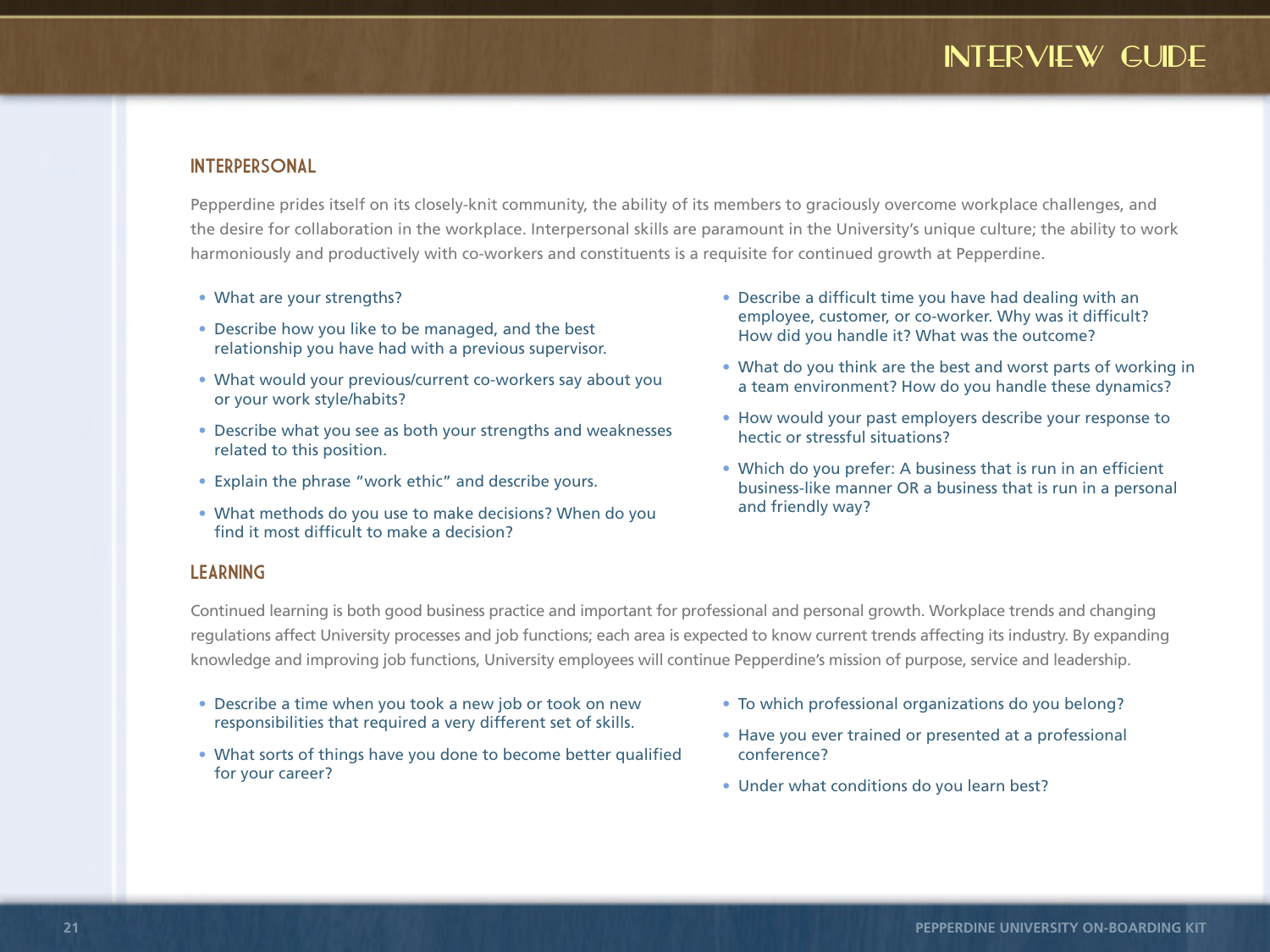#### MANAGING CHANGE

Today's fast-paced and ever-changing work environment requires that workers be flexible and adaptable. People respond to change and stress in different ways, and the questions below seek to understand the applicant's work behavior in regards to change and varying office dynamics.

- People react differently when job demands are constantly changing. How do you react to this?
- Have you ever been caught unaware by a problem or obstacle that you had not foreseen? What happened?
- What kinds of events cause you stress on the job?
- How comfortable are you with change? Give an example.
- Do you see yourself as a detail-oriented or a big-picture person? Explain.
- During a major departmental change (i.e. re-organization), what do you expect from your supervisor? How do you manage such changes?

#### MISSION FIT

In that "Pepperdine is a Christian university committed to the highest standards of academic excellence and Christian values," it is essential that employees understand and contribute to the mission and vision of this institution. The applicant's answers to the questions below may very clearly demonstrate his/her identification with, and dedication to, the heritage and direction of the University.

"Pepperdine is a Christian university committed to the highest standards of academic excellence and Christian values, where students are strengthened for lives of purpose, service, and leadership."

- Describe your ability and desire to promote the University's mission.
- Describe your identification with the mission of Pepperdine University and its values.
- How would you incorporate the mission into the job tasks in the job description for which you are applying?
- Why are you interested in working at an institution with the above-described mission?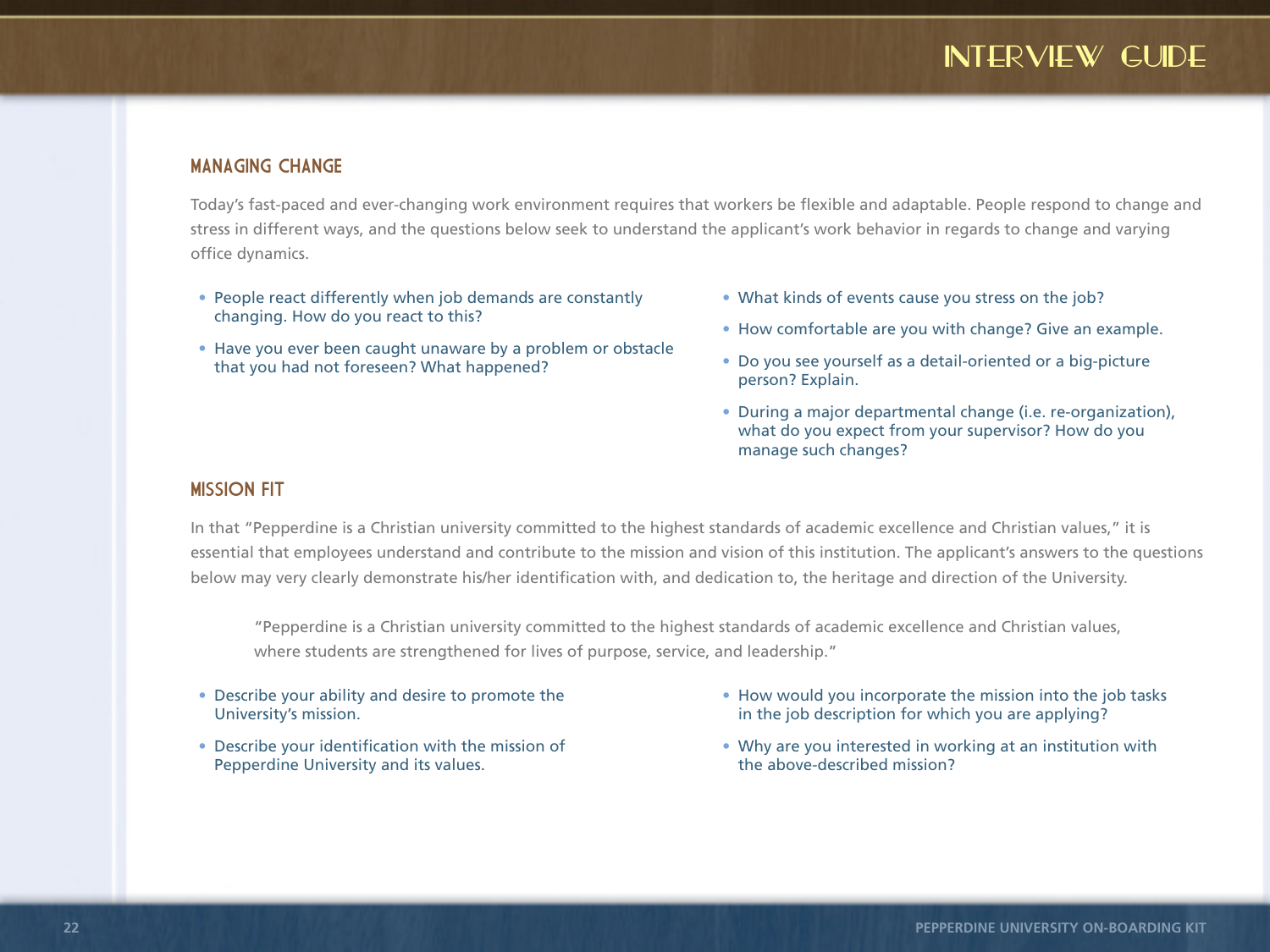#### PROBLEM ANALYSIS/SOLVING

Because of the ever-changing business climate, problems arise constantly. Whether from internal issues or external regulations, individuals encounter issues that affect the way in which business is conducted; it is important for employees to analyze and solve problems that face the department. The questions below seek to provide insight into the critical thinking process and analytical skills of the applicants.

- Describe a time that you solved a problem others around you could not.
- What was one of the toughest problems you ever solved? What process did you go through to solve it?
- Do people come to you for help in solving problems? Why?

#### PRODUCTIVITY/TIME MANAGEMENT

- How do you begin to solve a problem that initially seems insurmountable?
- What do you do when you are faced with an obstacle to an important project? Give an example.
- How do you analyze different options to determine which is the best alternative?

Productivity and time management are of the utmost importance in the non-profit setting; not only must employees serve the needs of their constituents but also ensure that their area contributes to the operations of the University. The ability to effectively manage time also reflects upon the person's use of judgment – either knowing how to balance multiple projects or understanding the need to ask for guidance from the supervisor.

- When you have a lot of work to do, how do you get it all done? Give an example.
- Tell me about your productivity and time management skills?
- Describe a time when you identified a barrier to your (and/or others') productivity and what you did about it.
- Describe a time when you recommended a change to procedure. What were the cost and/or productivity savings?
- How do you determine what amount of time is reasonable for a task?
- Is punctuality really that important?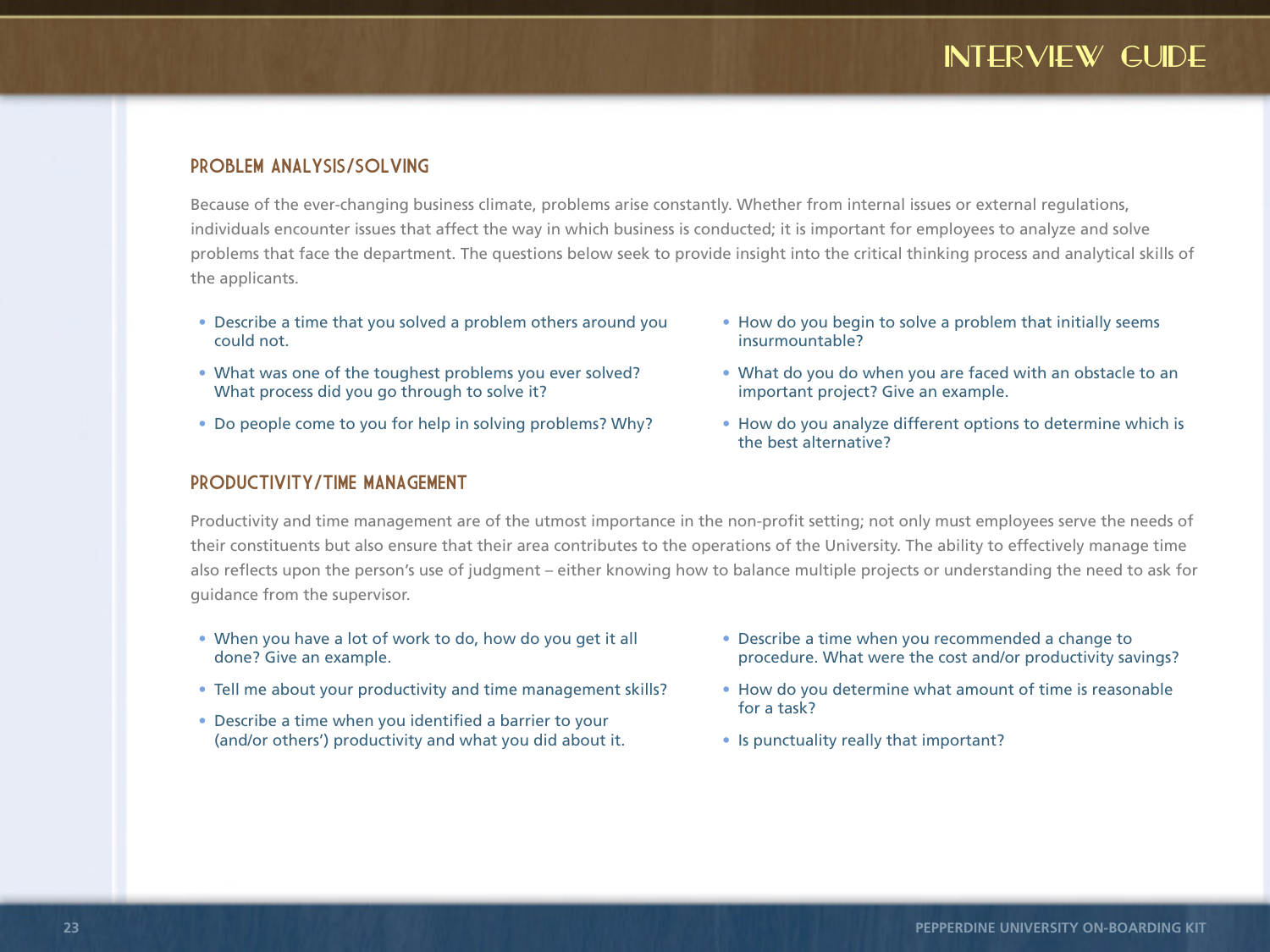#### TEAMWORK

Today's global business environment demands that our work overlap with other disciplines. The ability to work effectively with others – be it co-workers, other departments, or outside constituents (students, parents, alumni, donors, government agencies, vendors, etc.) – allows employees to most effectively contribute to the University's vision of being a global, leading institution. The following questions allow insight into the applicant's interaction with others.

- When groups work together, conflict can sometimes arise. Tell me about a time that conflict occurred in one of your work groups and what you did about it.
- Tell me what role you generally play within work groups and why.
- How would people with whom you work describe you?
- Tell me about the most effective contribution you have made as part of a task group or special project team.
- Tell me about a time you pitched in to help someone finish a project even though it was not "your job." What was the result?
- Have you ever been in a position where you had to lead a group of peers? How did you handle it? Tell me about problems you had and how you handled them.
- What is essential for a team to be successful?
- Tell me about a time you worked in a cross-functional team. Were there different challenges compared to a departmental task team?

#### WORK QUALITY

Pepperdine has a tradition of excellence both in and out of the classroom. The University's quality of work reflects everything within the institution – its esteemed position in higher education, its community members, and its commitment to the University's Christian mission and vision. These work quality questions seek to understand the applicant's stance toward detail-oriented work, workplace excellence, and communication to University constituents.

- Tell me the steps you take to monitor the quality of your work.
- Have you ever contacted a constituent with the sole purpose of seeking feedback about a product or service you delivered? What did you learn? What did you change?
- Describe a time you received unsolicited feedback from a constituent about your work. What did you do? What improvements/changes were suggested or made?
- Tell me how the quality of your work impacts others around you.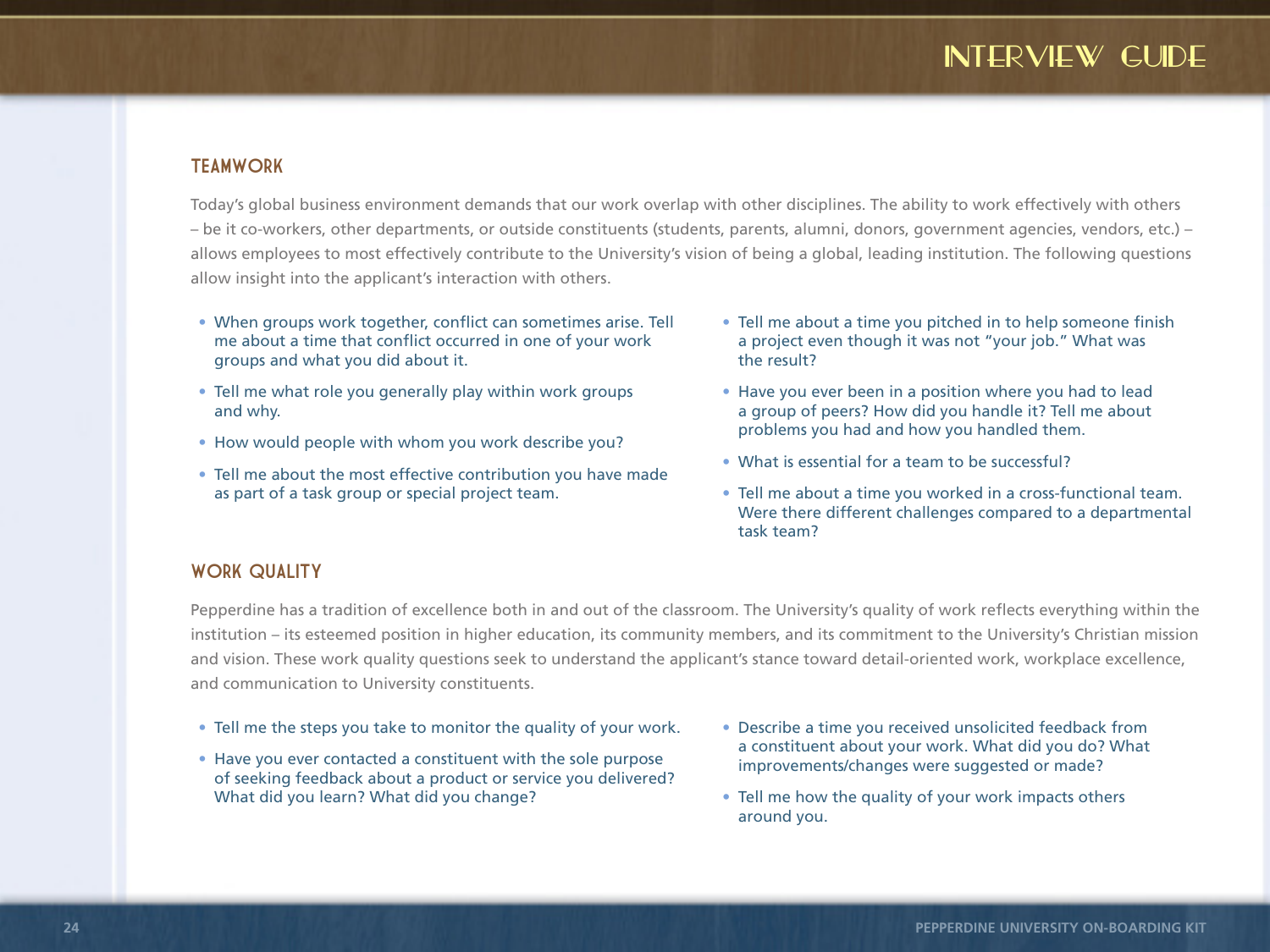# Managerial Sample Questions

#### **CHANGE**

Managers have the task of effectively leading departments and people through workplace change to meet the varying needs of the University. Whether change is good for employees, the department, the University, or all of the above, managers must competently navigate their areas through change for the most positive outcome possible.

- Have you ever had to champion an unpopular change? How did you handle it?
- Describe your interest in filling this position.
- What do you think is the role of this position in strategic planning for the organization?
- How do you stay informed of current ideas on management and higher education in general?
- Are there any programs, policies, or actions of Pepperdine University with which you have concerns or differences?
- If you are hired for this position and are still with Pepperdine five years from now, how do you think the University will be different?
- If you disagree with a newly implemented, University-wide policy, how do you go about discussing this policy with your staff?
- Describe a decision you made which would normally have been made by your supervisor. What was the outcome?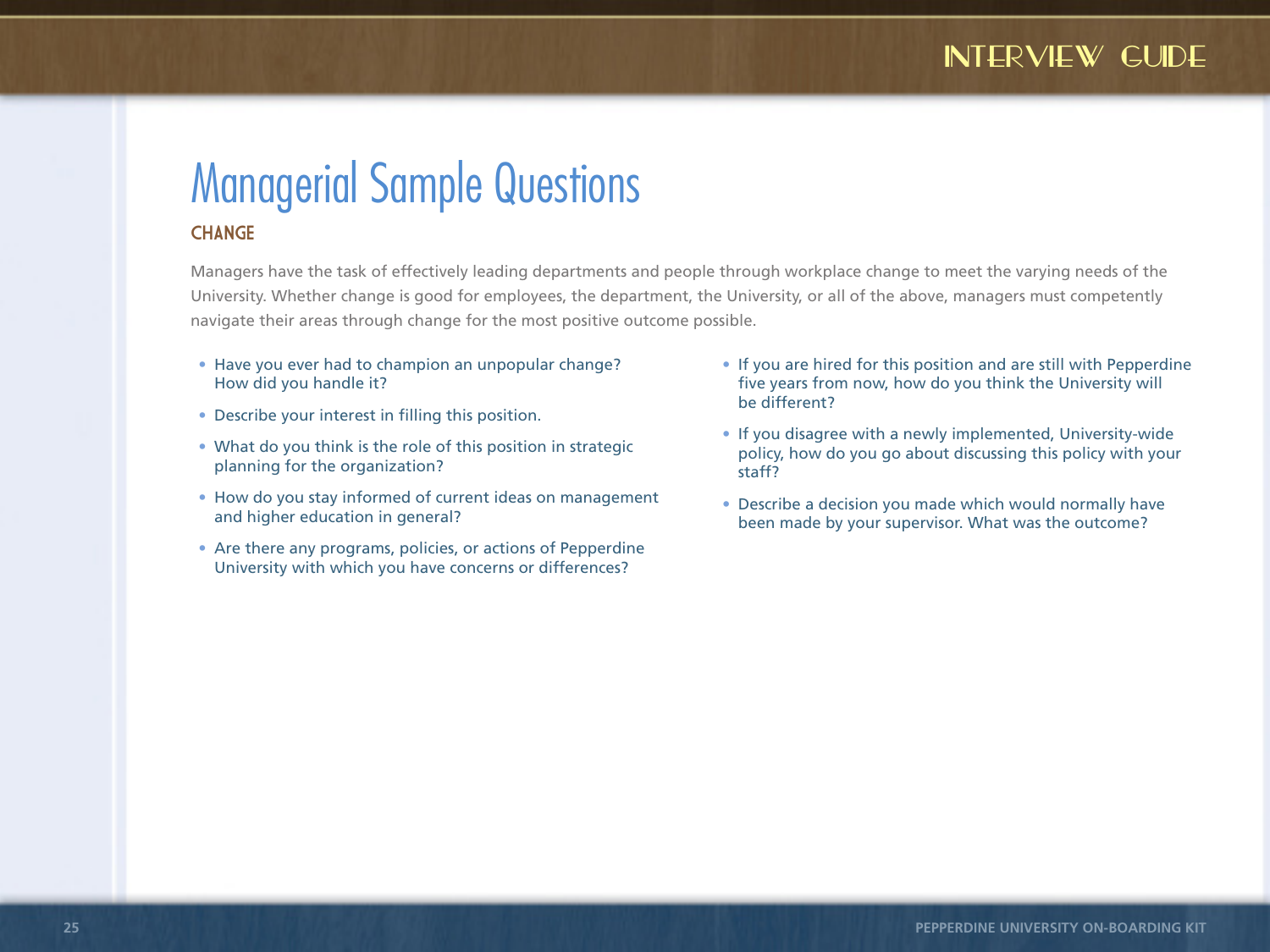#### **EXPERIENCE**

People take on managerial positions in a variety of ways; some are promoted, some transfer areas, and some come from outside organizations. While applicants may be excellent in many respects, it is beneficial to know their background and qualifications for a managerial position so that appropriate guidance may be offered to them. The questions below seek to understand how the applicant manages people and also how their experience is relevant to Pepperdine's culture.

- Describe your current or previous position and how you helped the organization accomplish its goals and mission.
- Describe your experience in leading and managing an organization similar to ours.
- Describe your fiscal management experience: budgeting, reporting, cutting costs, building and maintaining reserves.
- How have you participated in an organization's planning process?
- Explain, step by step, how you have handled an employee who experienced performance problems.
- What coaching or mentoring experience have you had, either with groups or one-on-one? How did you determine the appropriate way to coach/mentor the individual and what were the results?
- What is the largest number of employees you have supervised and what were their job functions?
- Are you best at dealing with day-to-day operations or with concepts, envisioning and future planning? Give an example.
- What is the most valuable thing you have learned in the past year? Why?
- Have you ever faced a significant ethical problem at work? How did you handle it?
- Give some examples of how and when you served as a spokesperson for your current or most recent organization.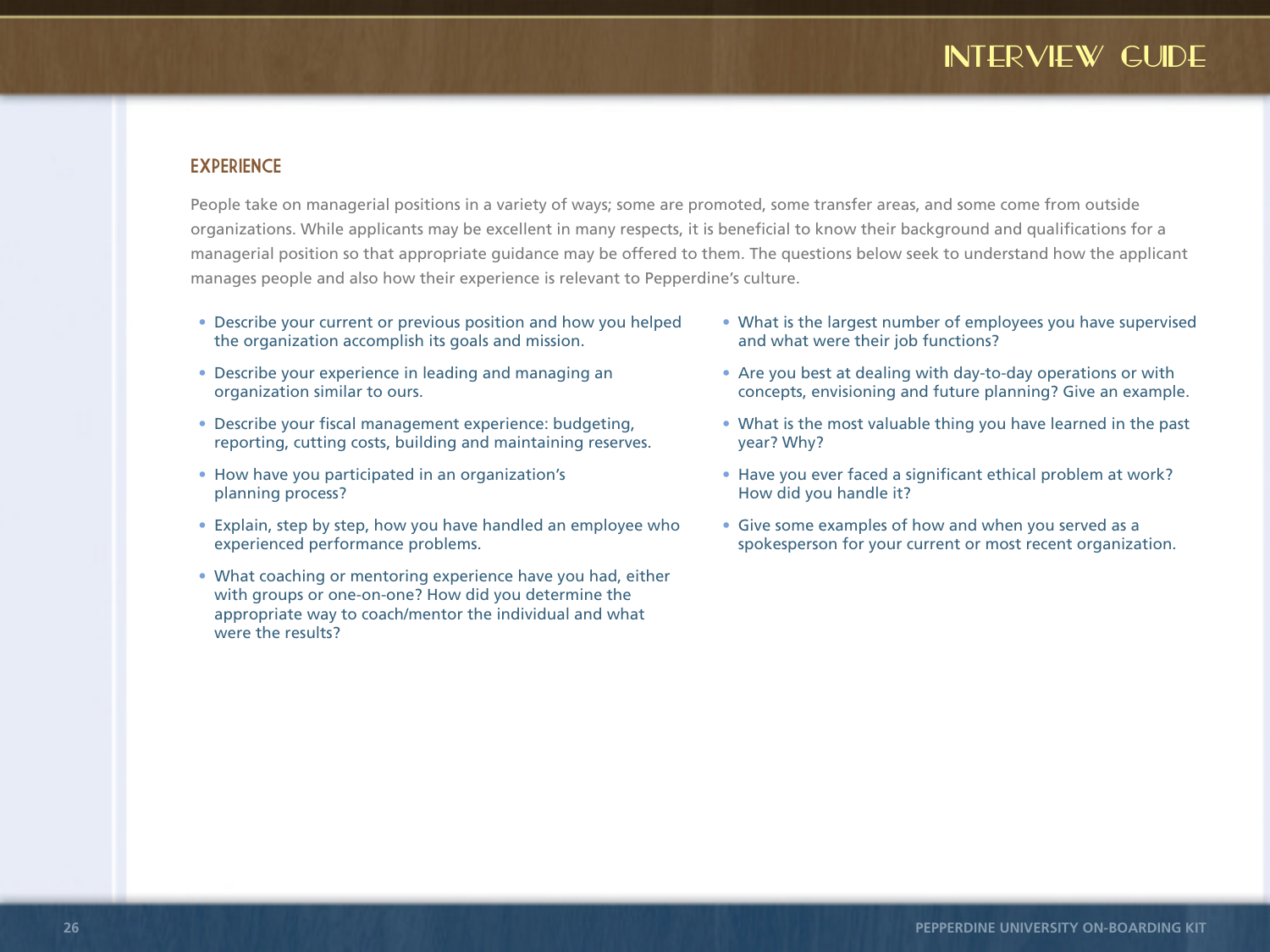#### STYLE OF MANAGEMENT

The are many different styles, philosophies and components of management; it is important to understand the applicant's management practice and evaluate whether or not it is appropriate for the area or people that he/she will supervise. The questions below provide insight into the applicant's style of managing people and conducting business.

- Describe your management style in regards to people, teamwork, and direction?
- Based upon what you have read and heard, what ideas do you have about continuing and increasing the success of the University?
- What was the most challenging personnel issue you have had to deal with and how did you handle it?
- Describe a time when you have come across questionable business practices. How did you handle the situation?
- Management requires both good writing and good verbal skills for communication. When it comes to giving information to employees that can be done either way, do you prefer to write a memo OR talk to the employees?
- When making a decision to terminate an employee, do you find it easy because of the organization's needs OR difficult because of the employee's needs?
- How do you inspire others to achieve their best?
- Managing requires motivating employees as well as accomplishing tasks. Do you find it more natural to point out what is wrong so employees can accomplish tasks competently OR praise employees for their work and then point out what may need correcting?
- Managers need good information and mangers need to make good decisions. Do you tend to gather information up to a deadline in order to make a better-informed decision OR gather just enough information to make a good decision quickly?
- Why do you think employees should seek to improve their knowledge and skill base? How would you motivate them to do so?
- Tell me about your experiences with staff development. How do you think your current or most recent staff would describe you?
- What is your interpretation of servant-leadership?
- Describe a time when you needed to discipline someone who reported directly to you.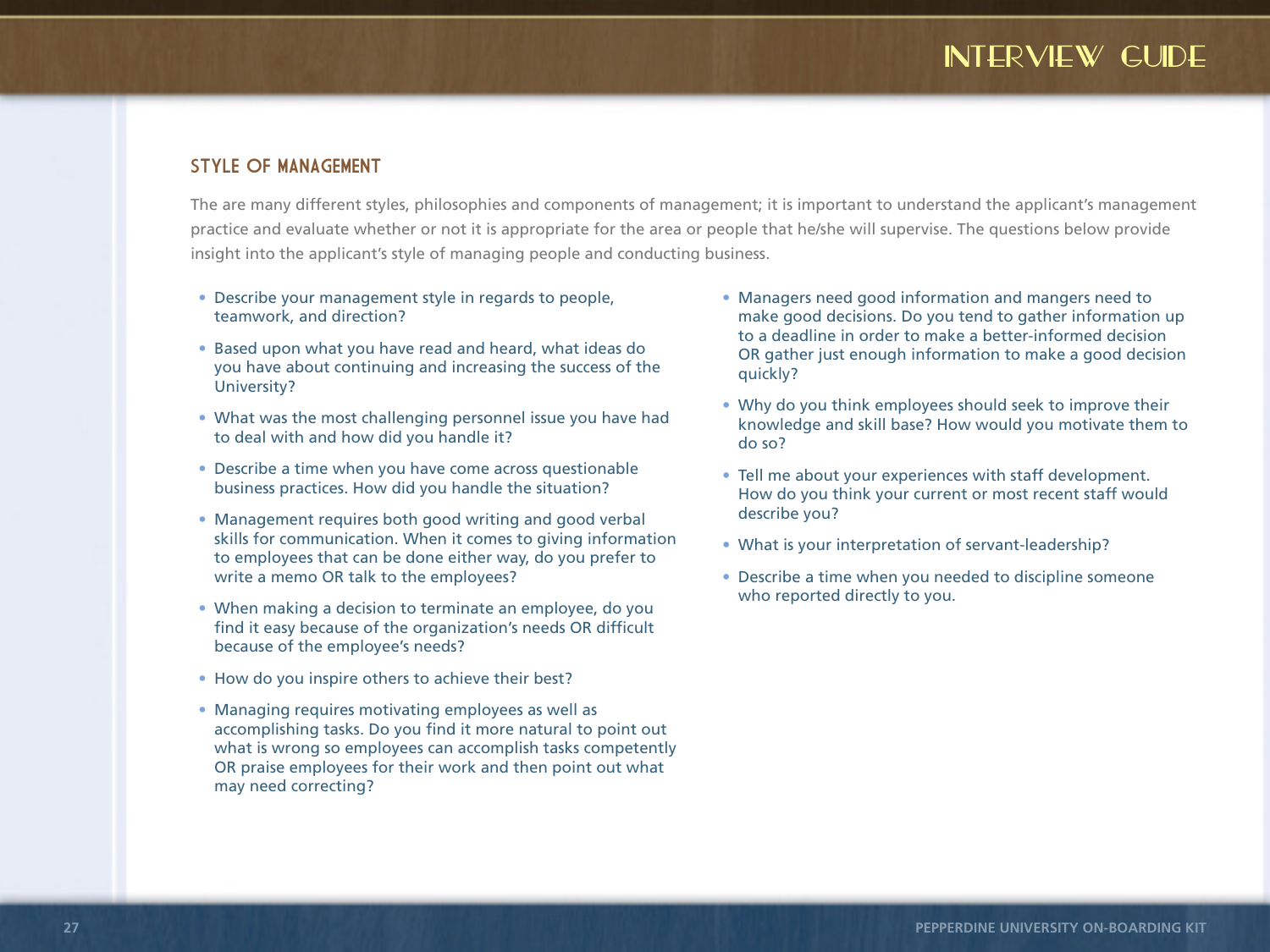# Function-Specific Sample Questions

#### ACCOUNTING

Positions with accounting elements usually demand both finely-tuned skills and the ability to communicate often difficult concepts to those outside of the finance arena. These questions may help identify the applicant's level of and experience in accounting.

- Describe some recent projects with which you were involved to improve efficiency/effectiveness in your area. What did you do?
- Describe a time when you have come across questionable accounting practices. How did you handle the situation?
- Have you completed month-end/year-end closing? How much experience do you have with this?
- Describe your most challenging encounter with month-end/ year-end closing. How did you resolve the problem?
- With what type of audits have you been involved? Describe challenges you have faced.
- Describe a time when you had to pay particular attention to detail.
- Describe a time when you had to communicate a difficult financial concept in an easily understandable manner.
- How do you generally prioritize multiple, concurrent, important tasks?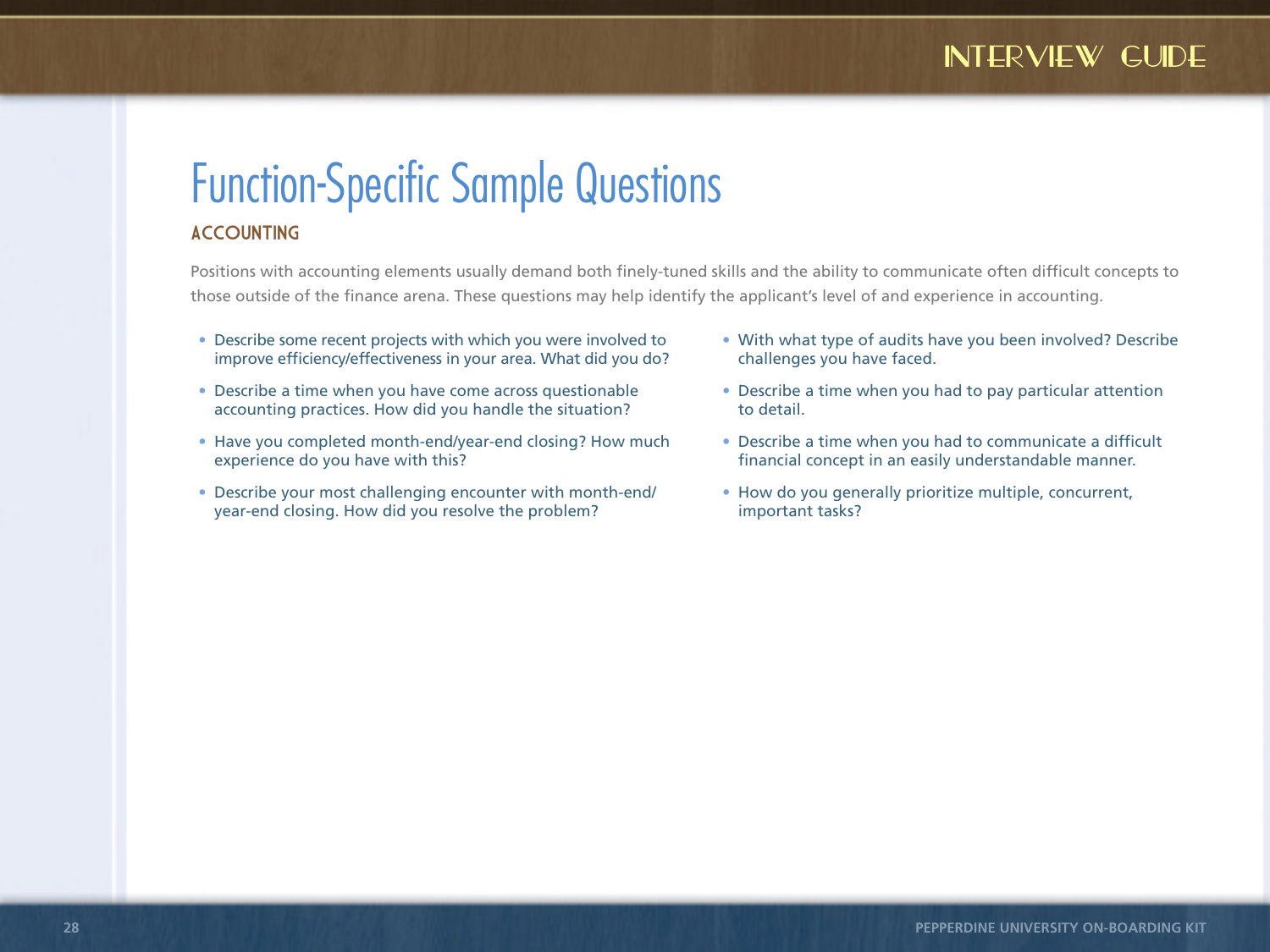#### ADMINISTRATIVE

While most jobs include administrative tasks that must be attended to, the quantity and skill level of these duties should be congruent with the position's requirements. These questions seek to understand how the applicant's experience compares to the position.

- Describe a time when you had to deal with a difficult supervisor, co-worker or customer. How did you handle the situation?
- Give an example of how you stay organized while juggling multiple tasks.
- Give an example of when you have worked under time constraints.
- Was there a time when you struggled to meet a deadline? Describe the situation.
- What is unique about your work style?
- Describe a time when you made a mistake at work. How did you deal with this situation and what was the outcome?
- What do you think your last supervisor would say about you and your work?
- Each supervisor is a little different; my management philosophy /style is . In what way do you think that your work style would compliment mine? What challenges or adjustments do you forsee?
- What experience do you have scheduling meetings and conferences, and ordering catering and materials for meetings?
- How would you describe your skills in Word, Excel, PowerPoint, and Access (and any relevant software used in the job)? Beginner, intermediate, or advanced?
- What is your philosophy for managing the administrative process in an office?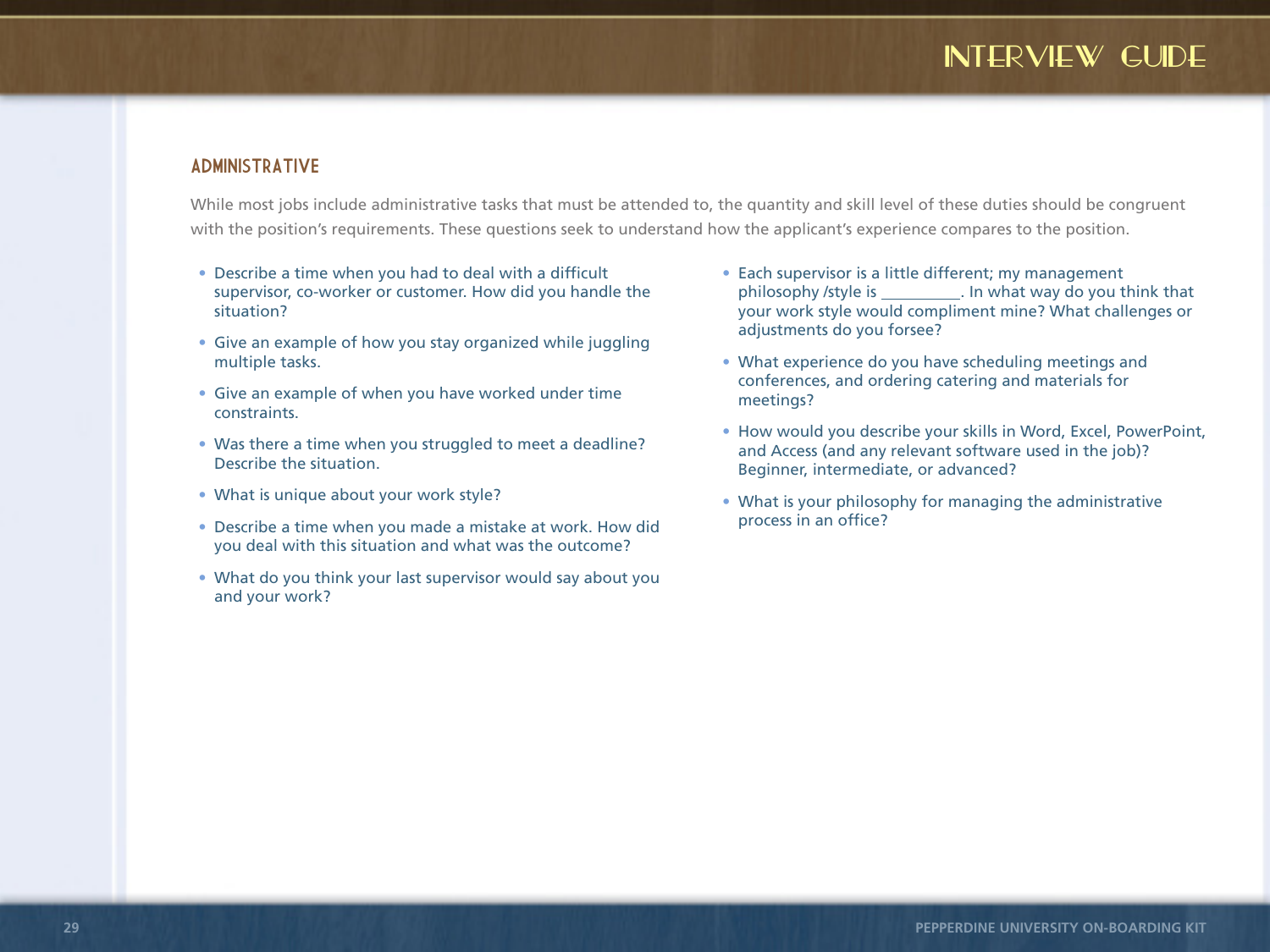#### CUSTOMER SERVICE/HOSPITALITY

Every employee at Pepperdine serves constituents in some capacity, whether it is coworkers, other departments, or outside constituents. These questions gain insight into an applicant's experience with customers, attitude toward service, and willingness to ensure his/her constituents always enjoy a good experience.

- How do you think your constituents would describe you and your work?
- Describe a time when you exceeded a constituent's expectations.
- How do you go about establishing rapport with a constituent? Give an example.
- Describe a process or system that you improved so that your customer would be better served.
- Describe a time when you asked for feedback on your customer service skills from your manager/co-worker and then used that response to improve your work.
- Describe a time when you knew that your constituent might not get what he/she needed on time. How did you handle the situation?
- Describe a time when you had to say "no" to a constituent because it was against company policy.
- Describe a time when you had trouble working with a difficult or demanding constituent. How did you handle the situation?
- Describe a situation in which you "lost it" or did not do your best with a constituent. What did you do about this?
- How do you go about deciding what strategy to employ when dealing with a difficult constituent?
- We all have constituent or clients who are your clients and how do you identify them?
- What have you done to improve relations with your constituents?
- How would you define guest satisfaction?
- Give an example of one thing that is important in building repeat-customer business.
- What specific process do you go through when a constituent is dissatisfied?
- Describe a time when you had to deal with a difficult guestrelations problem.
- "Yes" is the word guests like to hear. However, if you had to say "no," how would you do it?
- How well do you communicate with others? What communication techniques do you use?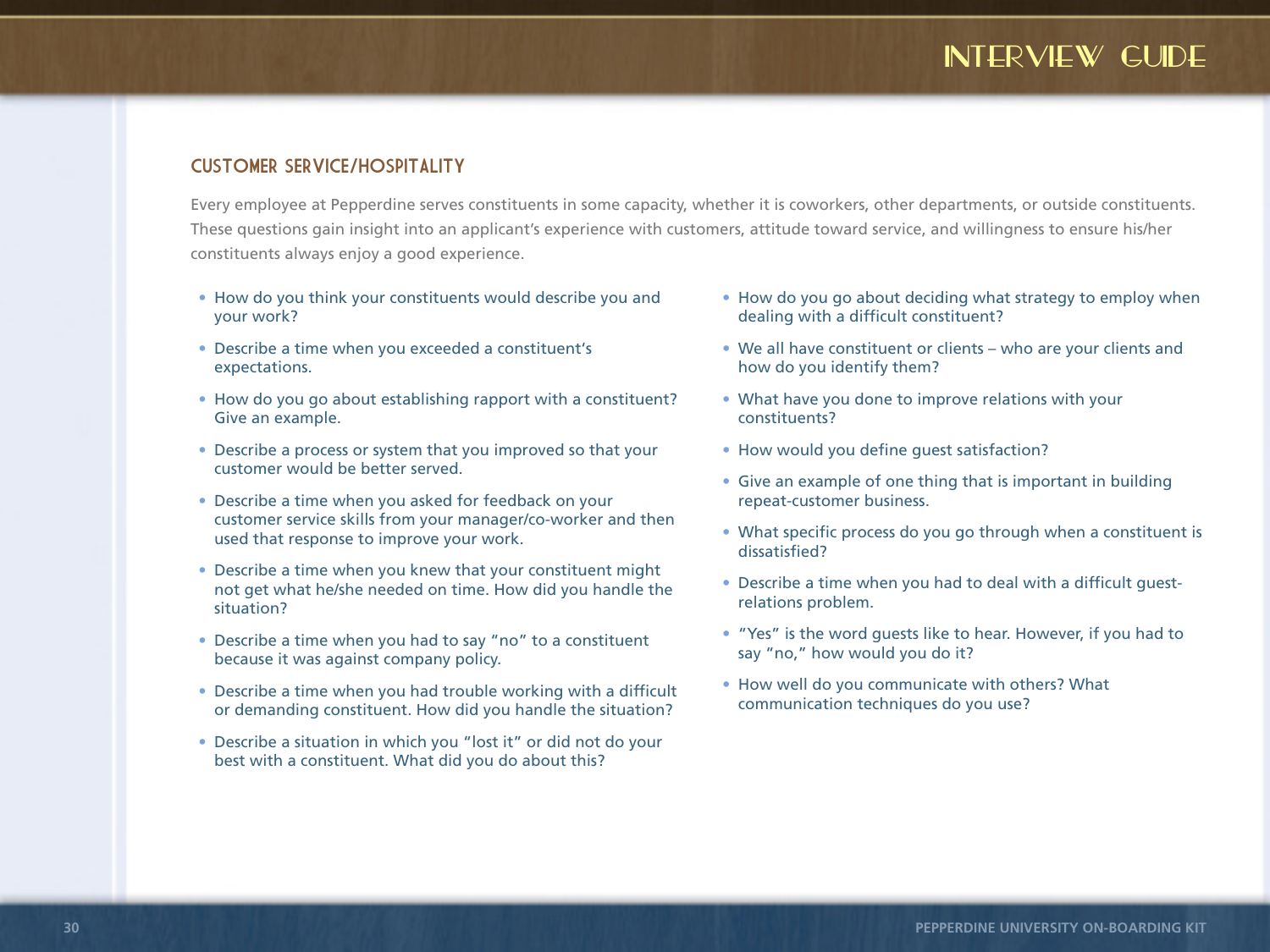#### FUNDRAISING

As a private, non-profit institution, Pepperdine relies very heavily on gifts from donors and friends of the University; it is of the utmost importance that those who will meet and work alongside donors represent the best of Pepperdine. These questions seek to understand the applicant's fundraising experience as well as the extent to which the applicant may work with donors in the given position.

- In a previous position, did you have any assigned job, goal, or dollar expectations? How was your performance in relation to those expectations?
- Why are you interested in working at a higher-education, notfor-profit organization? Why Pepperdine specifically?
- What are your best and worst experiences in fundraising?
- If you had the perfect job in fundraising, what would it be?
- What are your strengths as a fundraiser?
- How do you go about developing people as donors?
- How do you handle someone who is unhappy?
- This position may seem glamorous. What work hours do you expect? Are you willing to give away some of your free, social time during off business hours? Are you willing to travel?
- Can you get along with anybody for the good of the cause?
- Have you worked with donors on a short term (annual fund) or long term basis?
- Can you carry on conversations with people you have never met?
- How are your dress and personal attire appropriate for this position?
- How do you handle different levels of sophistication?
- Are you willing to ask for a gift?
- Have you asked for a gift? At what level? Was it over the phone, in the mail, or in person? Did you ask friends or people you have never met before?
- What was the longest you worked with donors before asking for a gift? If you got it, did you continue the relationship?
- Do you find your own prospects or did your supervisor give you direction?
- Have you planned or executed events? What were they and what were they like?
- With what kind of software system of reporting are you familiar?
- Did you have staff support, and how did you use their assistance?
- Are there any training programs that were useful to you?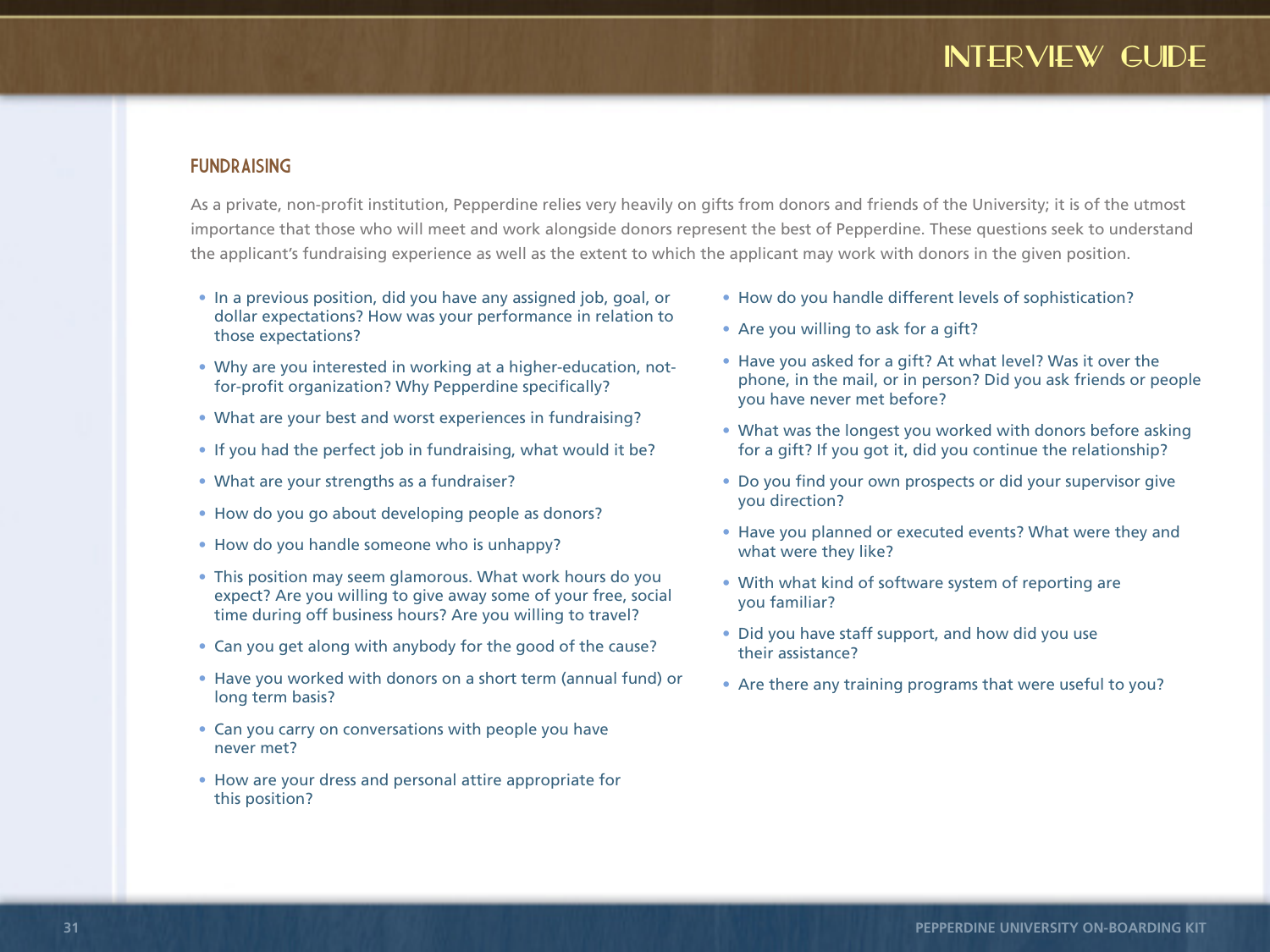#### RECRUITING

Recruiting is an essential component for Pepperdine's continued success and growth; because of our Christian mission and unique community-oriented culture, the University demands people of a certain caliber who will thrive at Pepperdine's professional and esteemed institution. The questions below may allow insight into the applicant's understanding of the role of recruiting, as well as his/ her experience and intuitive skills in the field.

- Why did you choose a career in recruiting? Alternatively, what interests you in recruiting?
- What qualities and skills do you think a successful recruiting professional should have?
- What non-recruiting skills should a successful recruiting professional possess?
- What type of relationship ought to exist between recruiting and administration? What about the relationship between recruiting, sales, and service?
- Discuss your experience in recruiting research.
- Discuss a recruiting nightmare in which you were involved.
- Of the following list, in which area of recruiting do you have experience and which do you prefer – direct mail, telephone, television, radio, Web-based, combination of any of these?
- Discuss two recruiting accomplishments that were very successful or of which you are most proud.
- What educational courses or experience have prepared you for a recruiting position at Pepperdine?
- What kind of training have you had in Web-based recruiting?
- Are there any types of recruiting that you consider unethical?
- Discuss a recruiting position you have held where part of your pay was based on your own recruiting results.
- What three things are most important to you in a recruiting position?
- Having read about the University and met with several recruiting heads here, what ideas do you have on how Pepperdine can improve its recruiting efforts?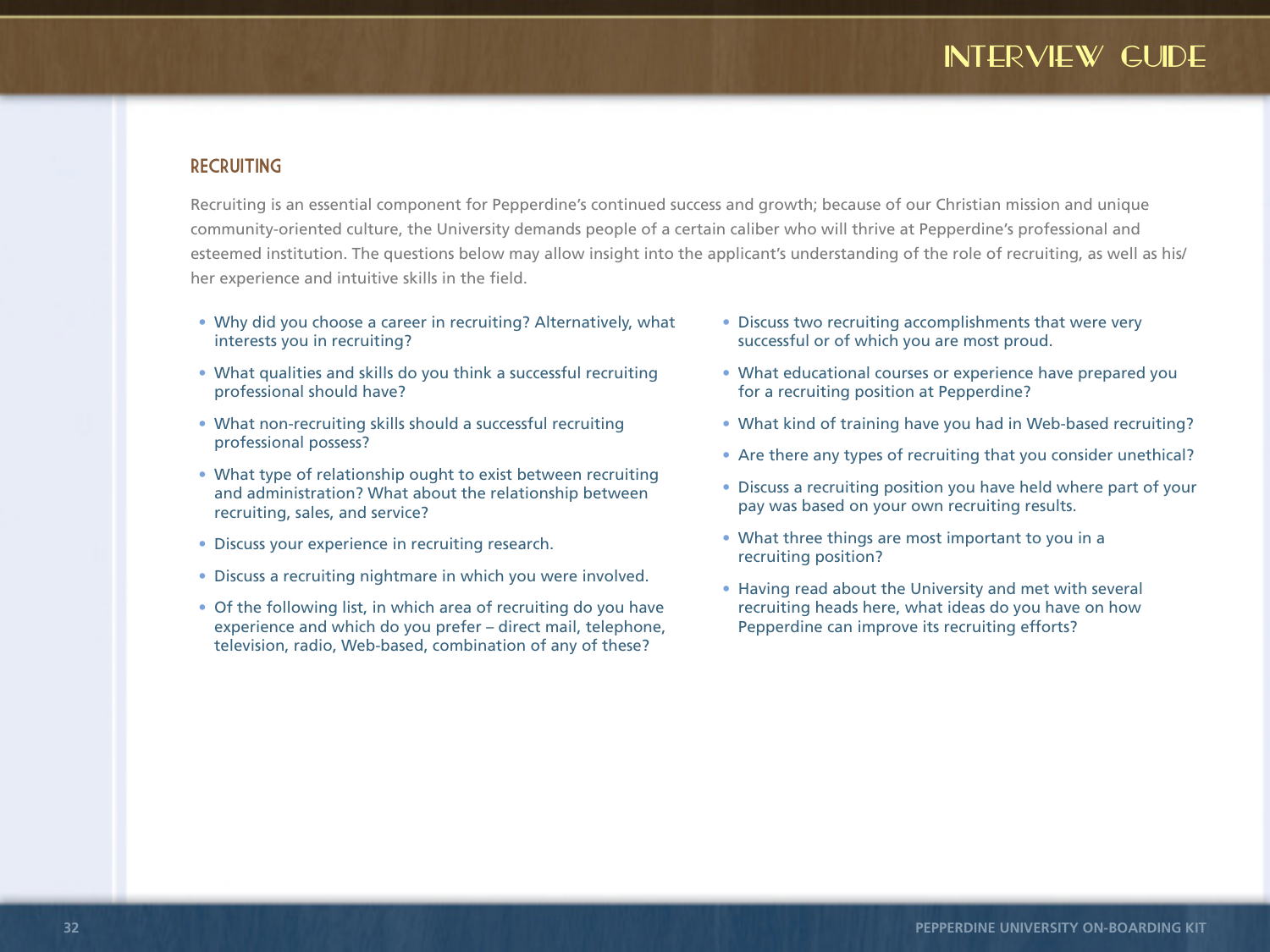#### PROJECT MANAGEMENT

Project management may be a significant part of any given position; the ability to manage many smaller projects that contribute to the overall goal is essential. These questions ask of the applicant's project management experience, ability to effectively oversee many people and projects, and means of communication to different audiences.

- Describe a long-term project for which you were responsible that required you to communicate with numerous people and departments. How large and varied was the target audience?
- What do you enjoy most about managing projects?
- Describe a time when you dealt with a project-managementrelated problem that tested your knowledge.
- Describe the most important written report that you had to complete.
- Describe a time when you solved a problem that appeared to be unsolvable.
- Describe your normal experiences during a typical day in your current position.
- Describe a time when you were instrumental in creating a good relationship with another department within your organization.
- What do you believe is your most honed project management skill?
- Describe your most challenging project.
- Describe a time when you had to make a very important and difficult decision that affected everyone in the department.
- How do you keep your team from feeling overwhelmed when various projects in process are equally important?
- Give an example of a time when you had to quickly change project priorities. How did you do it?
- What type of person do you believe makes a good project manager? What type of personality traits must this person have?
- What means do you use to communicate step-by-step processes when making a critical decision that involves other team members?
- Describe the workload at your current or previous position. How do you feel about it? What would you change about it, if you could?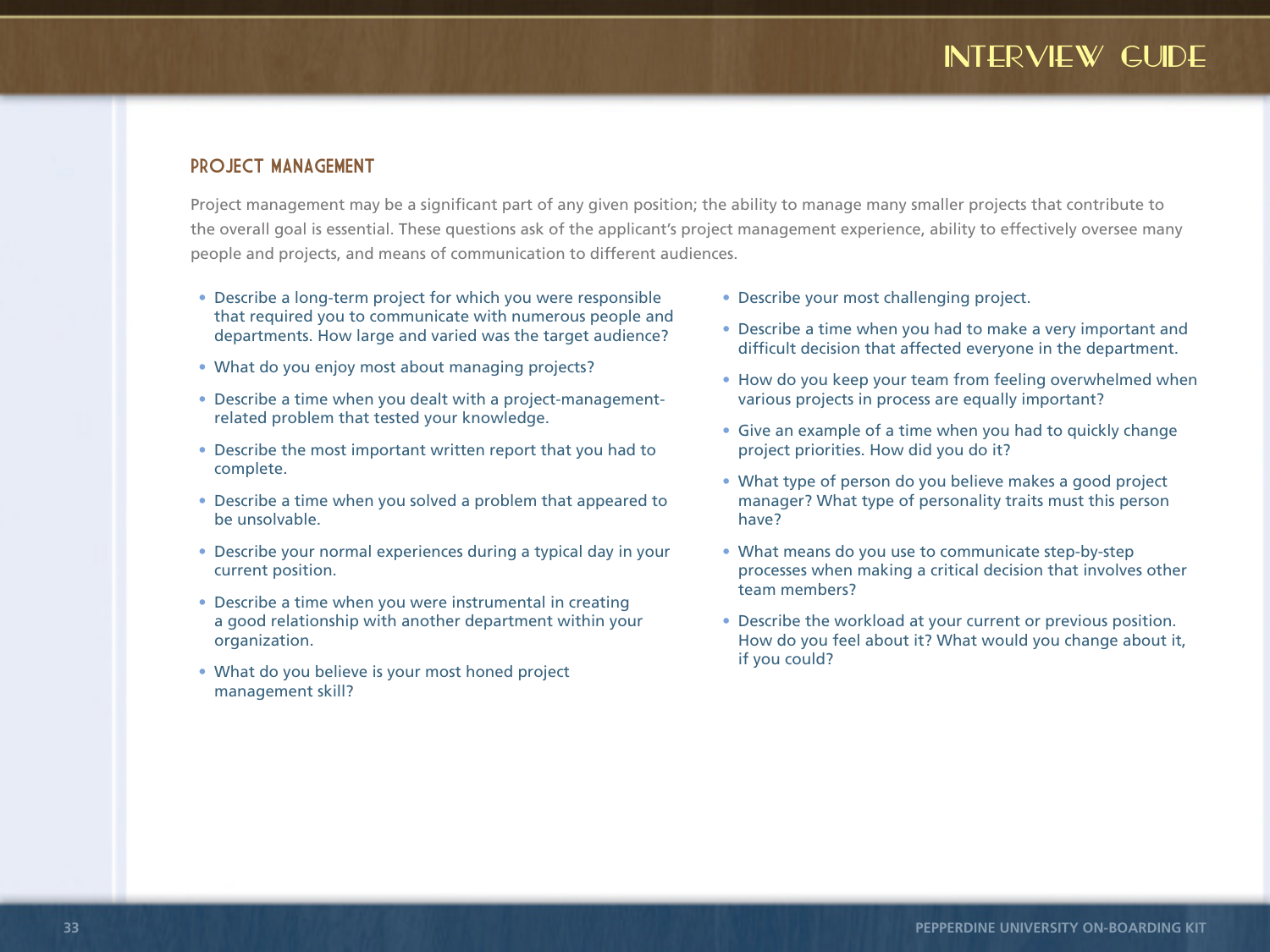#### INFORMATION TECHNOLOGY

Positions with an information technological component often demand requisite skills specifically needed for the position. The sample questions below may be customized to meet the needs of the job while determining the experience and skill level of the applicant.

- What software can you effectively support? Specify which programs and give an example of a software program issue that you have resolved.
- Are you Microsoft Certified in any of the M/S Office Suite programs?
- Do you have any hardware certifications?
- Are you able to effectively troubleshoot hardware issues? Specify what hardware you can troubleshoot and give an example of a hardware issue you have resolved.
- What characteristics do you believe are essential for a technical support employee? Out of the characteristics you just described, which one is your strongest characteristic?
- Explain the technical qualifications you would bring to a position here at Pepperdine.
- Describe a past situation when you provided excellent customer service to a user.
- Explain the customer support qualities you would bring to a position here at Pepperdine.
- If you had several technical requests from other staff all at one time, how would you determine which issue to address first?
- Describe a situation when you worked with or assisted a nontechnical work group or staff person.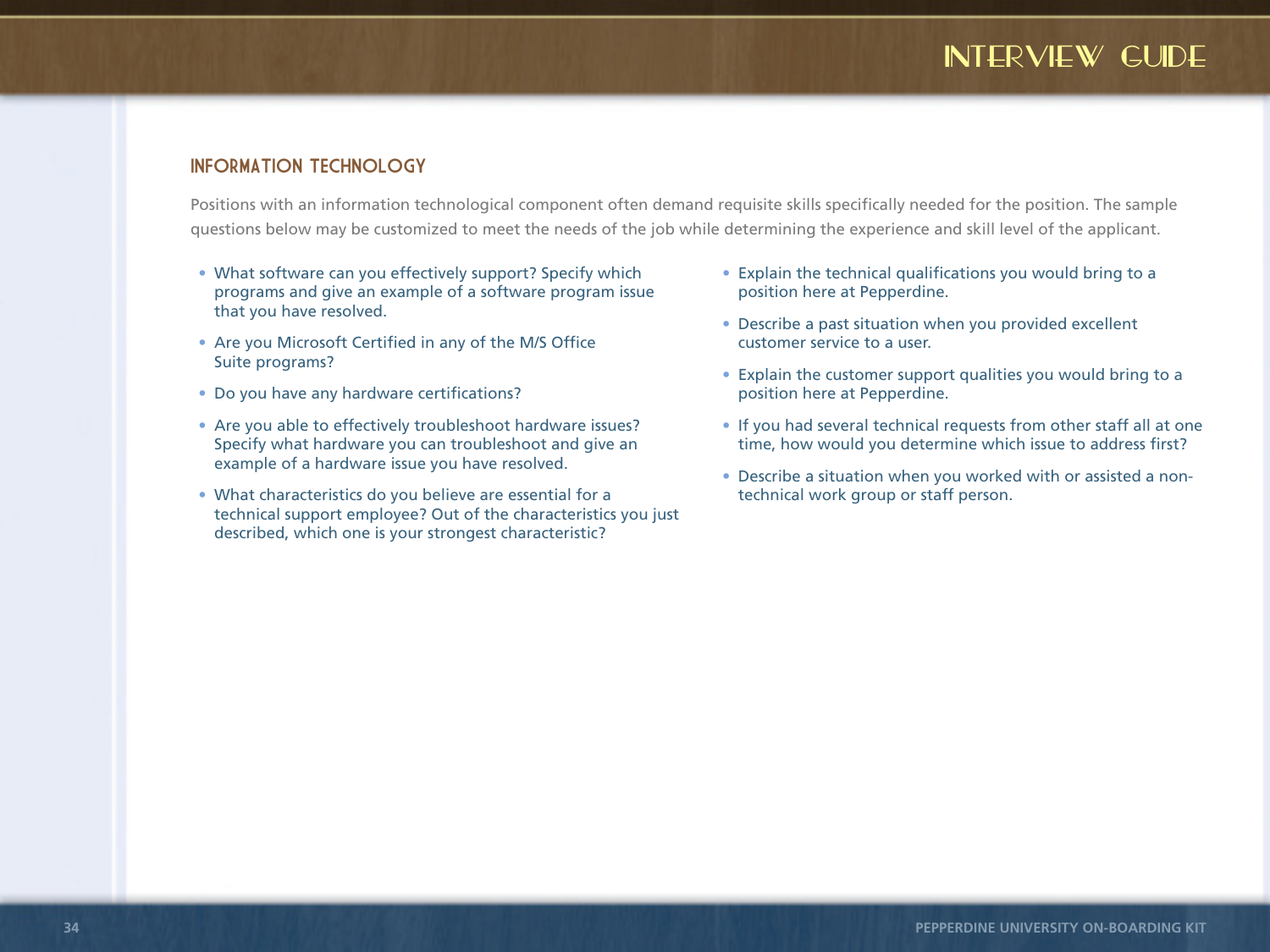# VETTING FINALISTS & RESPONSIBLE HIRNG PRACTICES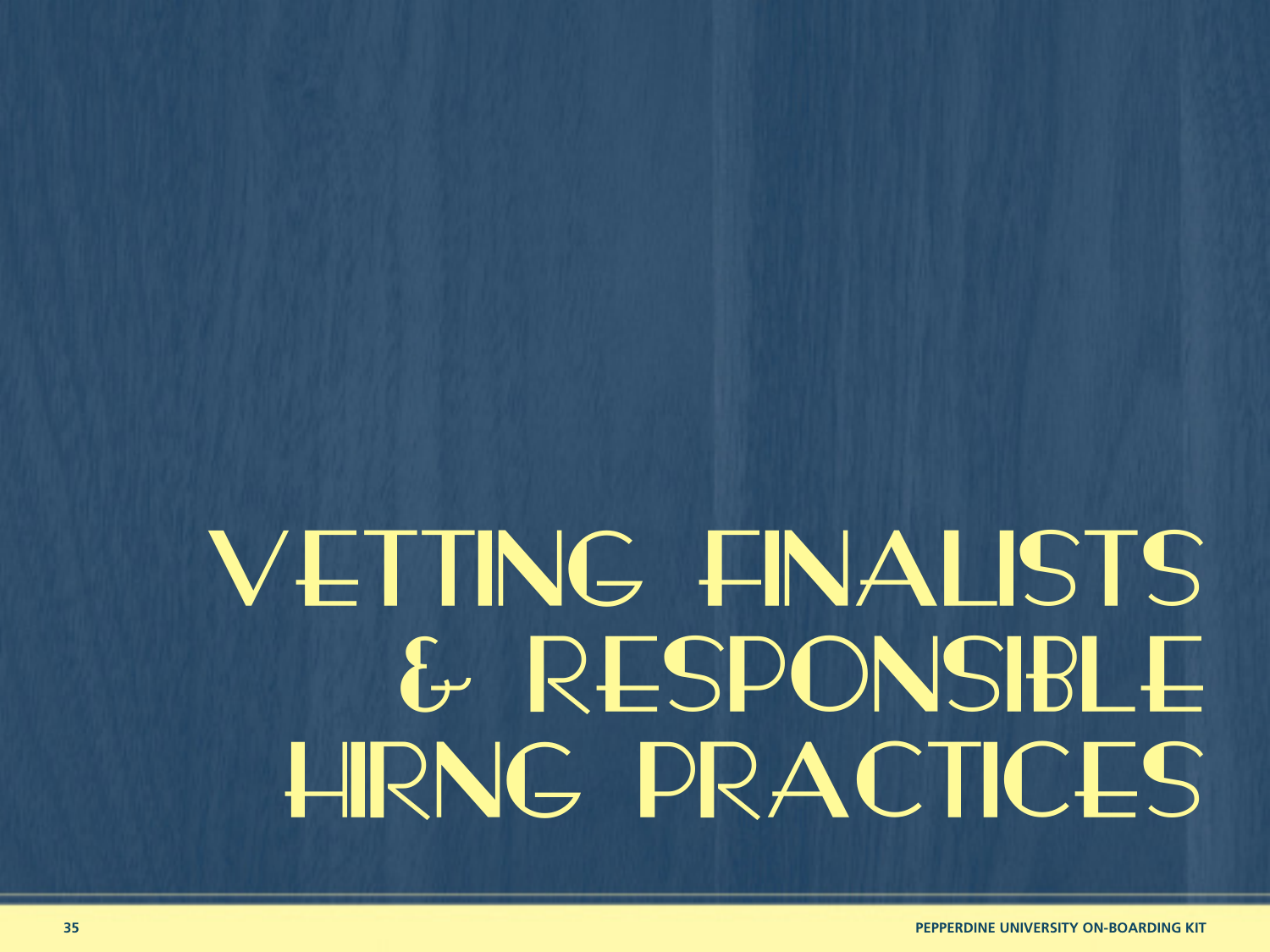# VETTING FINALISTS & RESPONSIBLE HIRING PPRACTICES

As you reach the last phase of the selection process, it is very important to follow through by thoroughly vetting finalists. As hiring managers, we collectively share the responsibility to ensure a safe and secure campus community. The steps outlined below should be followed prior to any offer of Pepperdine employment.

#### STEP ONE: CHECK REFERENCES

- Speak to former employers. Ask specific questions related to the employee's performance, attendance and punctuality, attention to detail, and general fit for the position in your department.
- For internal applicants, speak to the current/previous supervisor, and review the employee's personnel file.

#### STEP TWO: CONDUCT BASIC INTERNET SEARCH

• Most individuals leave a "cyber foot print" on the internet consisting of content posted to web and social media sites. In many cases, this information is publicly available through a basic internet search. While it is very important to avoid discrimination in hiring based on legally protected classes (for example, race, sex, national origin, etc.), a basic internet search may reveal content which is inconsistent with the University's values and mission statement. It is appropriate to check publicly viewable content on social media sites, however, please do not try to "connect" or "friend" applicants during the recruitment process.

#### STEP THREE: CONDUCT A BACKGROUND CHECK

• University policy requires a criminal, educational, and employment background screening be performed on all new faculty and staff, as well as faculty and staff at the time of promotion or transfer. Human Resources coordinates the background check screening process once a contingent offer of employment has been extended to the final candidate.

#### OPTIONAL STEP: SKILLS TESTING

- Human Resources offers a variety of skills testing programs for use in vetting specific skills of final candidates. Many options are available including the following:
	- » Writing Skills

» Data Entry

» Typing

» MS Office Applications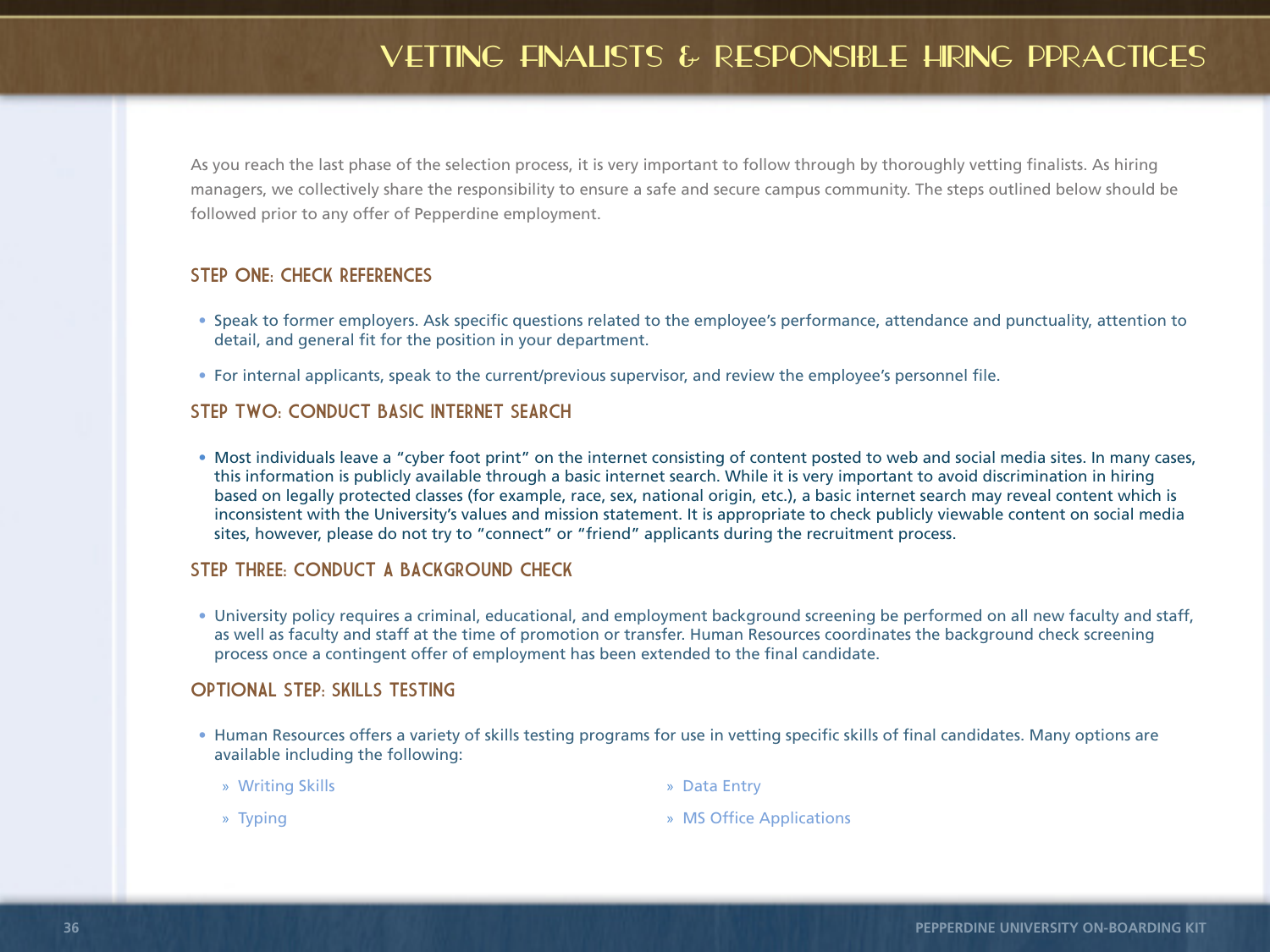# ON-BOARDING **CHECKLIST**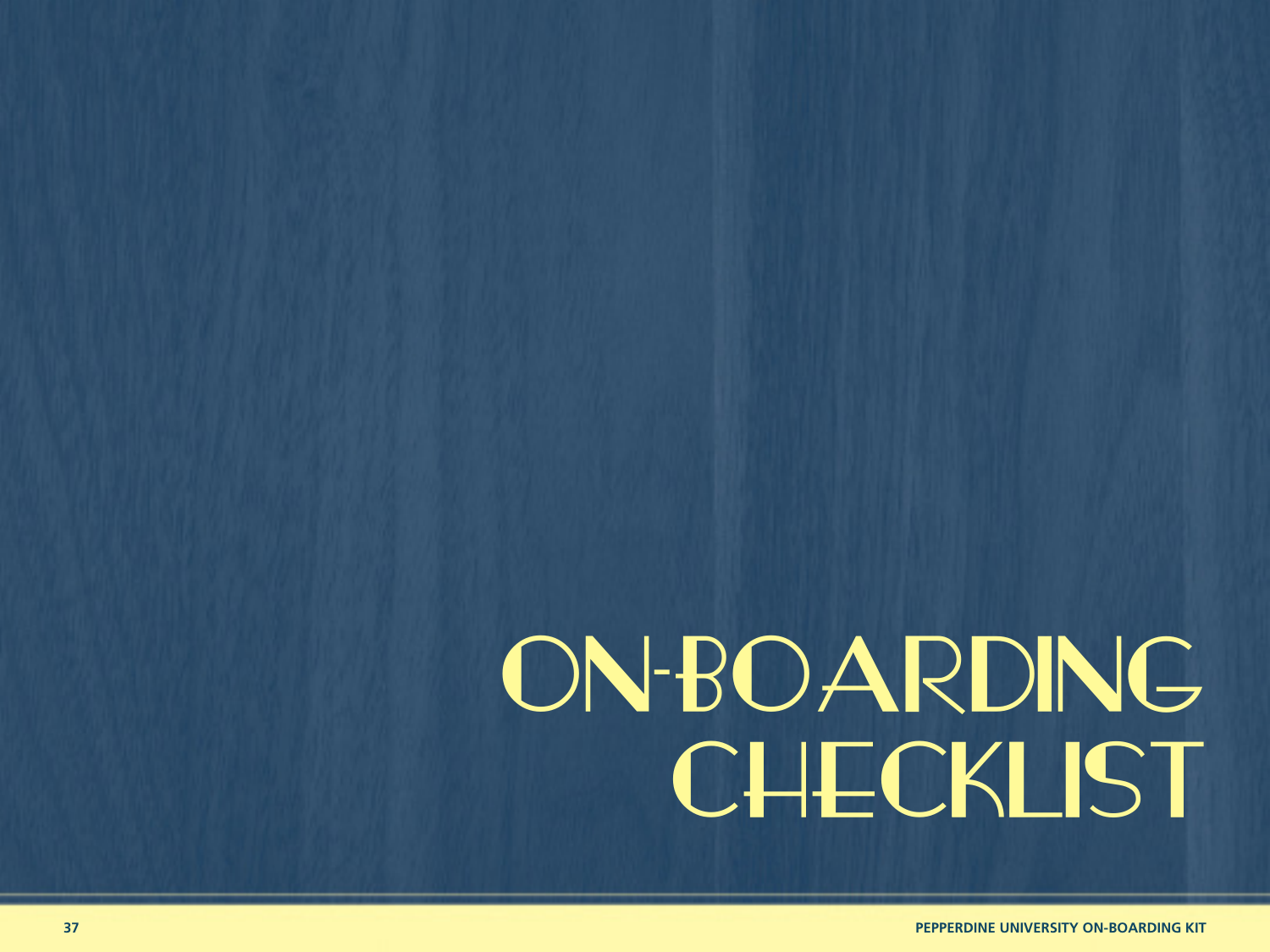# ON-BOARDING CHECKLIST

# Pre-Arrival

#### TECHNOLOGY AND COMMUNICATION

- Review list for technology access and complete any additional forms. (On-Boarding website)
- Request Employee's access to shared network drives/printers and department Outlook accounts, if applicable. (Information Technology, website)
	- » Set-up Employee's phone and voicemail capabilities. (Information Technology, website)
	- » Obtain Employee's Long Distance Access code. (PBN) (HELP Desk, 4357)
- Request assistance in moving or setting up computing equipment for Employee. (HELP Desk)

#### OFFICE AND ACCESS

- Identify appropriate date for Employee to attend Orientation with Human Resources.
- Obtain any necessary office/department keys for Employee. *(Locksmith, 4101)*
- Request special parking/building access for Employee, if appropriate *(Department of Public Safety, 4700)*
- Create or identify Employee's mail box location.
- Schedule PeopleSoft Training. *(Information Technology, Web site)*
	- » Request proper EPM, Finance, HR and Student PeopleSoft access for Employee, if applicable. (Information Technology, website)
	- » Ensure Network is created and ready.

- Order business cards and nameplate for Employee, if appropriate. *(PeopleSoft Requisition for Printing Services)*
- Clean and tidy Employee's workspace, phone, and computer keyboard.
- Consider purchasing a plant or flower to welcome Employee to his/her new workspace.
- Purchase basic office supplies for Employee's workspace.
- Provide Employee with the department or school staff handbook, if appropriate.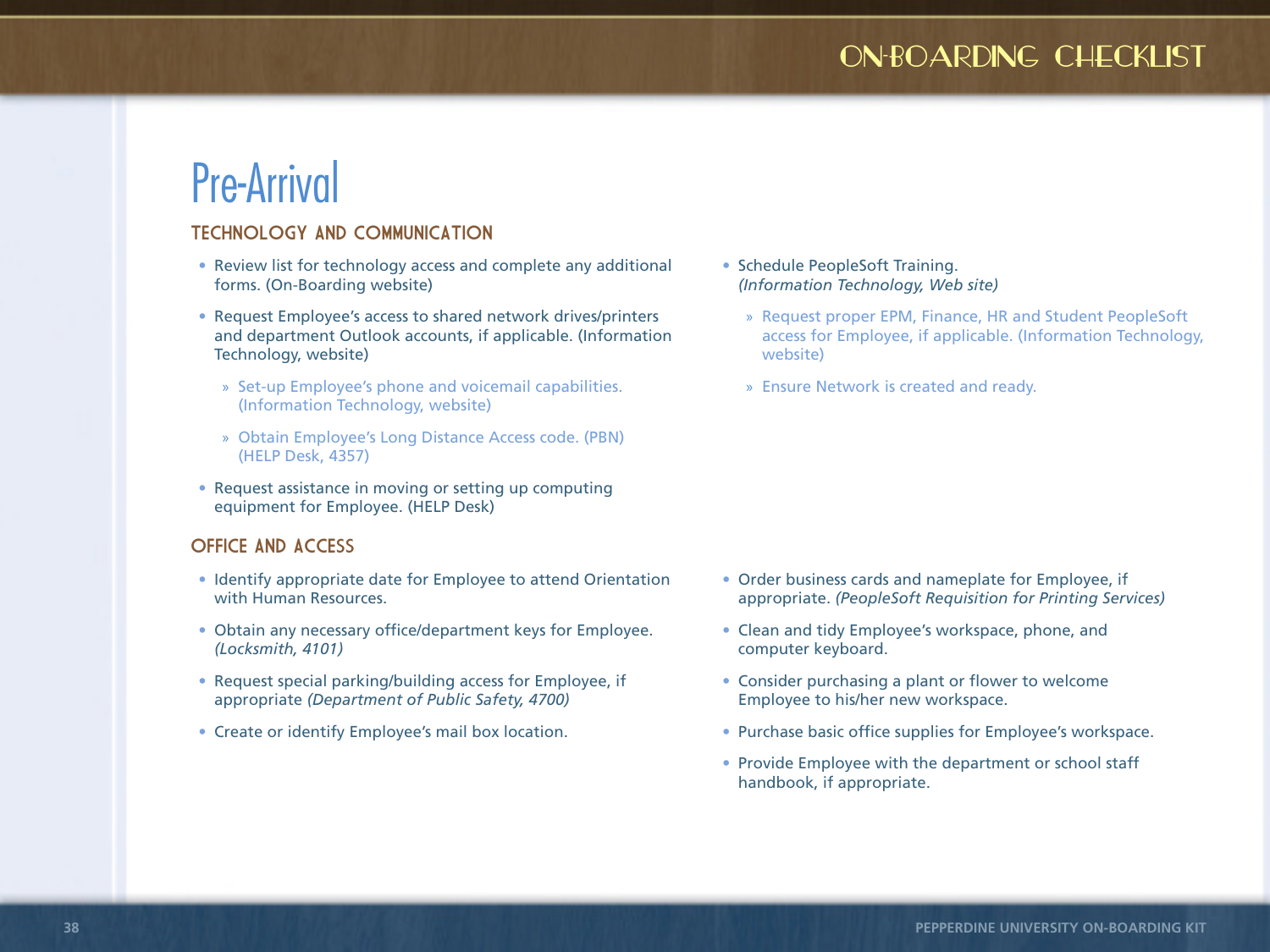# On the First Day

- Direct Employee to complete new hire paperwork, complete I-9 form, and obtain ID card at Human Resources.
- Tell Employee the appropriate Monday to attend New Employee Orientation with Human Resources.
- Discuss the Introductory Period and any related expectations (punctuality, expected lunch schedule, etc.).
- Provide an office tour and introduce Employee to coworkers in the area.
- Provide Employee with a copy code.
- Notify Employee of the appropriate parking locations.
- Review timekeeping procedures in Kronos.

#### FINANCE

- Request purchasing and travel credit cards for Employee, if appropriate. *(Finance, website)*
- Request appropriate spending authority for Employee. *(Finance, website)*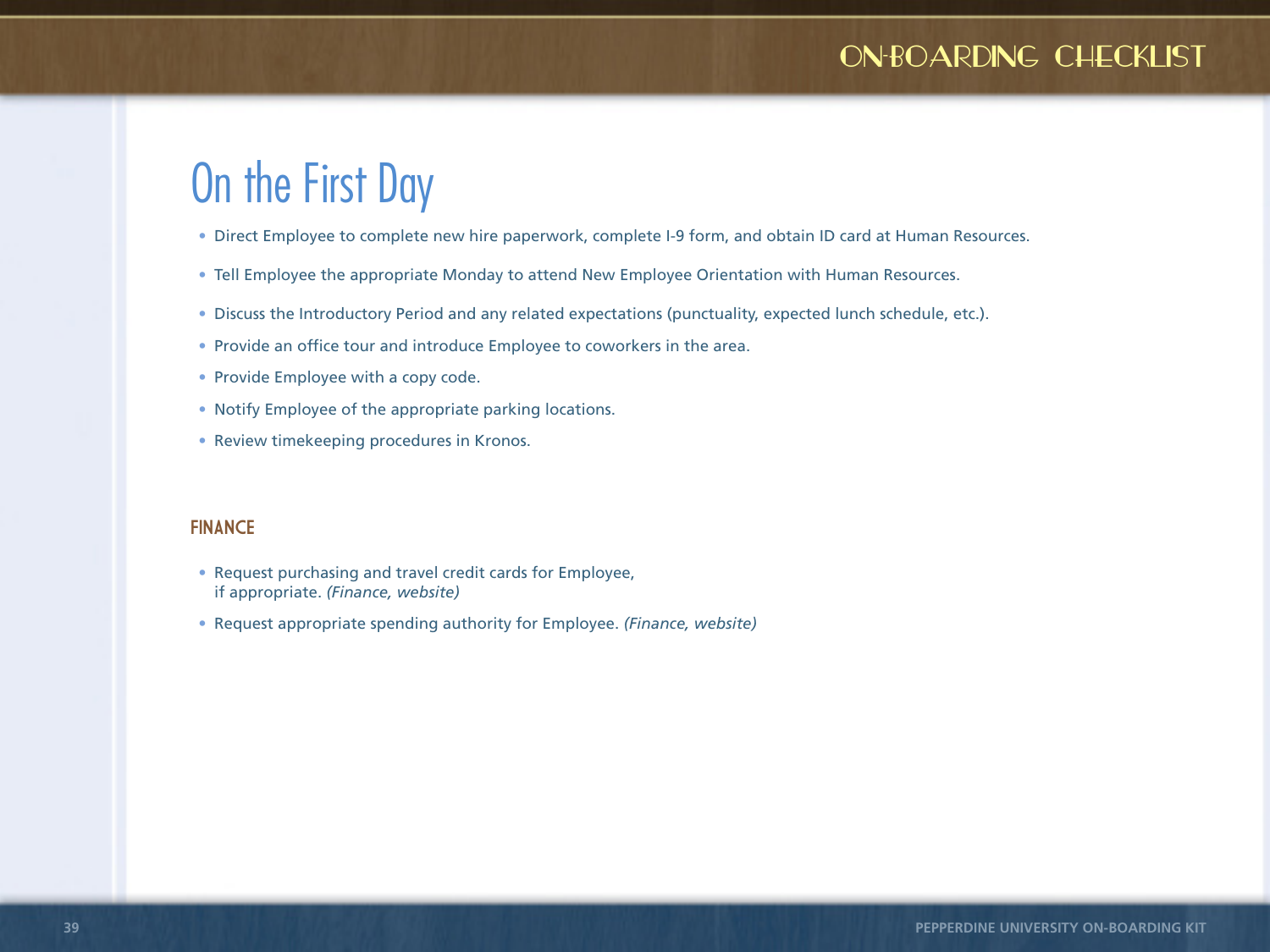# During the First Week

- Introduce Employee over e-mail to those outside the immediate department (internal and external) with whom he/she will regularly work. C
- Add Employee to appropriate staff meeting lists and email distribution lists.
- Add Employee to department website (if applicable).
- Ensure Employee completes and submits the Driver Status Form to the Office of Insurance & Risk.
- Show Employee how to access and use Wavenet. Ask Employee to review his/her emergency contact information in Wavenet.
- Update Employee's information on the online Faculty/Staff Directory. *(Directory website)*
- Encourage Employee to attend President Briefings and other University-sponsored events upon appropriate office coverage.
- Invite Employee out to lunch with co-workers or bring in coffee.
- Review:
	- » Confidentiality policy and procedures
	- » Campus map
	- » Phone and emil distribution list
- » Phone/voicemail procedures
- » Emergency protocol (fire staging area)
- » Department manuals

- » Internal mailing procedures
- Meet with Employee for the following:
	- » Provide an explanation of the daily schedule or office routine.
	- » Discuss procedures for time-off, calling in sick, etc.
	- » Establish office dress code expectations (regular office attire, meeting attire, Friday attire).
	- » Remind Employee to complete Sexual Harassment Training no later than 2 weeks from his/her hire date.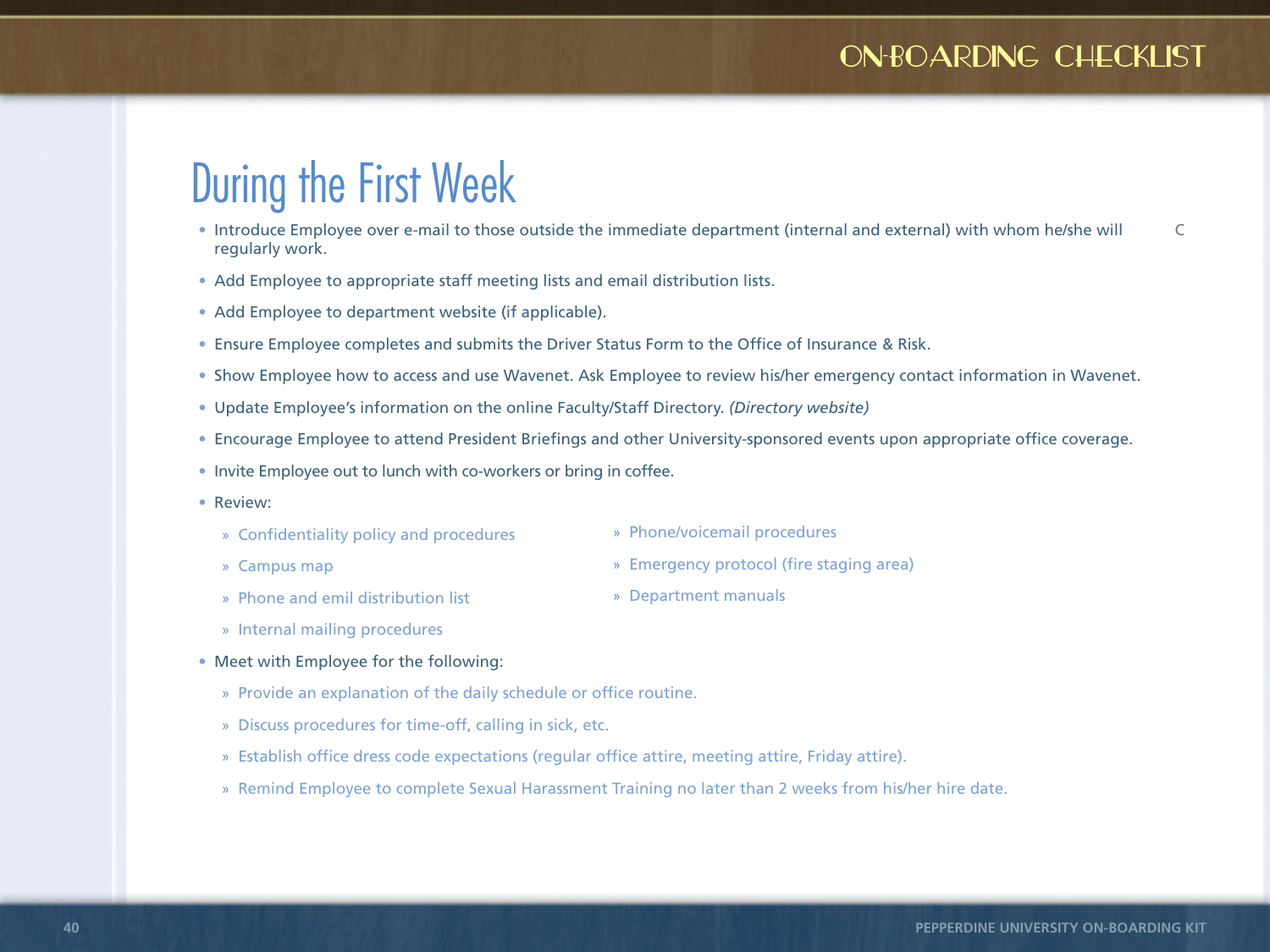- » Ensure Employee understands relationship between his/her job, the department, and the University.
- » Review department function and fit with the University mission and strategic plan.
- » Discuss any other questions Employee may have.

# New Employee Orientation

#### TOPICS COVERED AT NEW EMPLOYEE ORIENTATION INCLUDE:

- Pepperdine University culture, history and mission
- Equal opportunity and diversity
- Mandatory sexual harassment prevention training information
- Payroll/Kronos policies and procedures
- University-wide expectations, performance assessments, tuition remission
- Malibu campus tour
- Risk management and emergency procedures
- Wellness opportunities
- Benefits package for regular employees